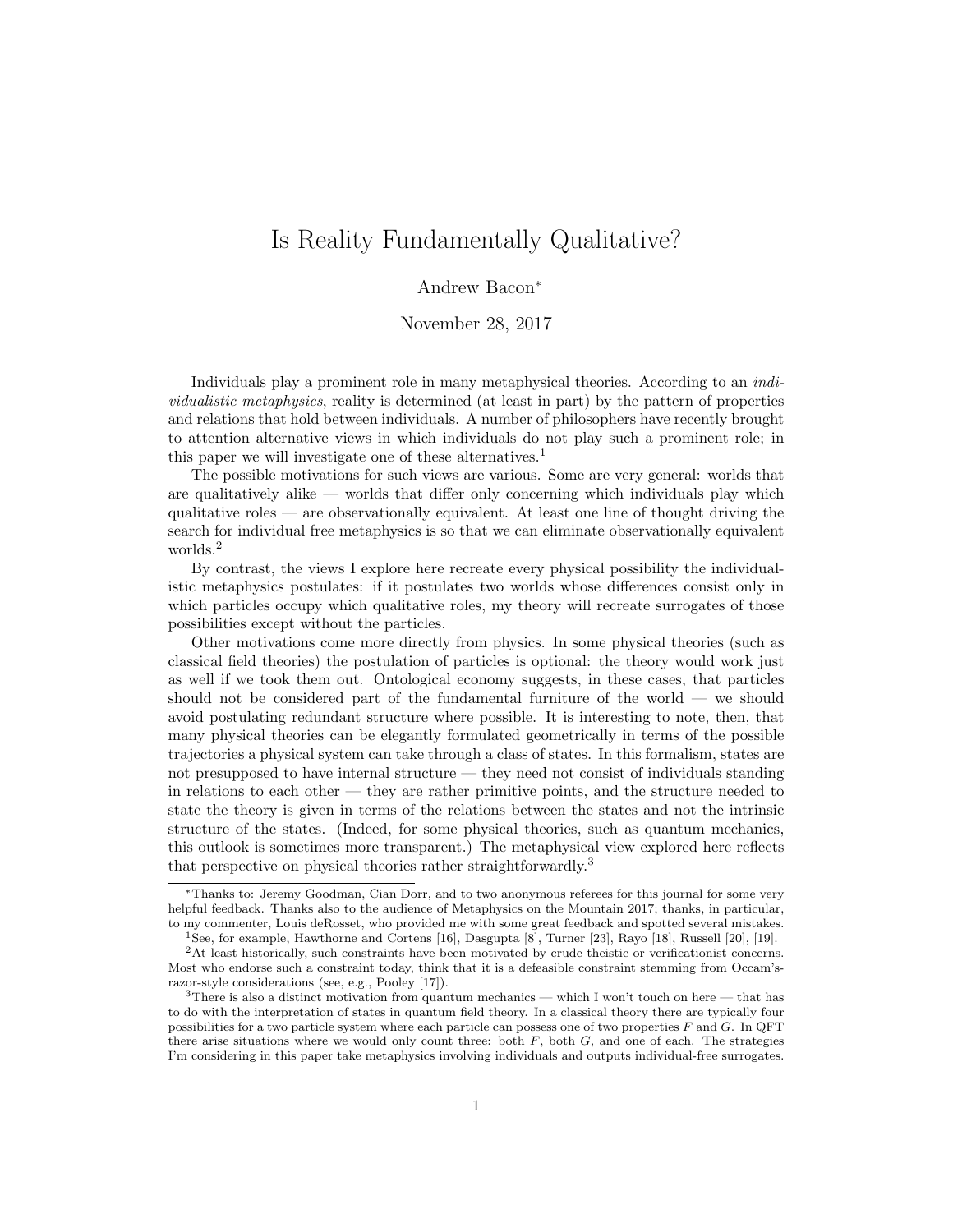Even if you do not find these motivations persuasive, there are still reasons to want to work these views out. The question of whether individuals are necessary for the correct description of reality is open, and interesting in its own right. Moreover, it's healthy for a discipline to occasionally revisit its entrenched presuppositions: even if we are not ultimately moved to revise our individual centric world-view, we might get clearer on why individualistic metaphysics are to be prefered in the process of surveying the alternatives. Finally, there are lessons to be learnt. Those who reject individualistic theories because they posit invisible differences should take caution: removing individuals from your theories doesn't always remove the invisible differences, as views of the sort considered here demonstrate, nor does having individuals automatically generate invisible differences.

Although I will abstract from the physical details, the geometric perspective on the state-spaces of physical theories is the inspiration for the sorts of anti-individualistic views I'll be investigating here. According to these views, fundamentally speaking there is just a bunch of different qualitative states the world can be in: these states stand in various relations to one another, but the differences between them are not manifested by differences between objects in those worlds.

There are two challenges this sort of position faces. One is to say precisely what it means to reject individualistic metaphysics. In sections 3-6 I outline a version of the view that, although there are individuals and truths about them as our everyday judgments demand, they are not fundamental.<sup>4</sup> To make this idea precise we adopt the framework of higher-order logic: on my preferred way of articulating this view all fundamental structure is determined by things whose type does not involve the type of individuals — the sorts of things that can be specified in a language that contains sentence letters, operators, quantifiers binding into sentence and operator position, and similar devices, but which does not contain things like singular terms, predicates or quantifiers binding into the position of a singular term or predicate. (This constraint precludes a common way of articulating anti-individualistic metaphysics in terms of Quine's functorese, discussed in section 8.)

The second challenge is to give a concrete account of how reality can be described without individuals. We will show how to redescribe a simple physical theory  $-$  classical mechanics — without talking about particles or space-time points. The crucial insight here is that although the worlds don't have any internal structure, there is modal structure concerning relations between worlds that can be used to formulate the theory. The abstract idea generalizes fairly straightforwardly to other physical theories, and in section 12 we unpack the assumptions needed for these generalizations to work.

# 1 Qualitativeness

At a first gloss, a proposition is qualitative if it is not *about* any particular individual. By contrast, we shall call a proposition that is not qualitative *haecceitistic*. To illustrate consider 1 and 2:

- 1. Sparky is an electron.
- 2. There are electrons.

If it turns out that QFT cannot be described in individualistic terms to begin with, our algorithm will have nothing to say about it.

 $4^4$ Compare with Russell's statement of 'quantifier generalism' [20].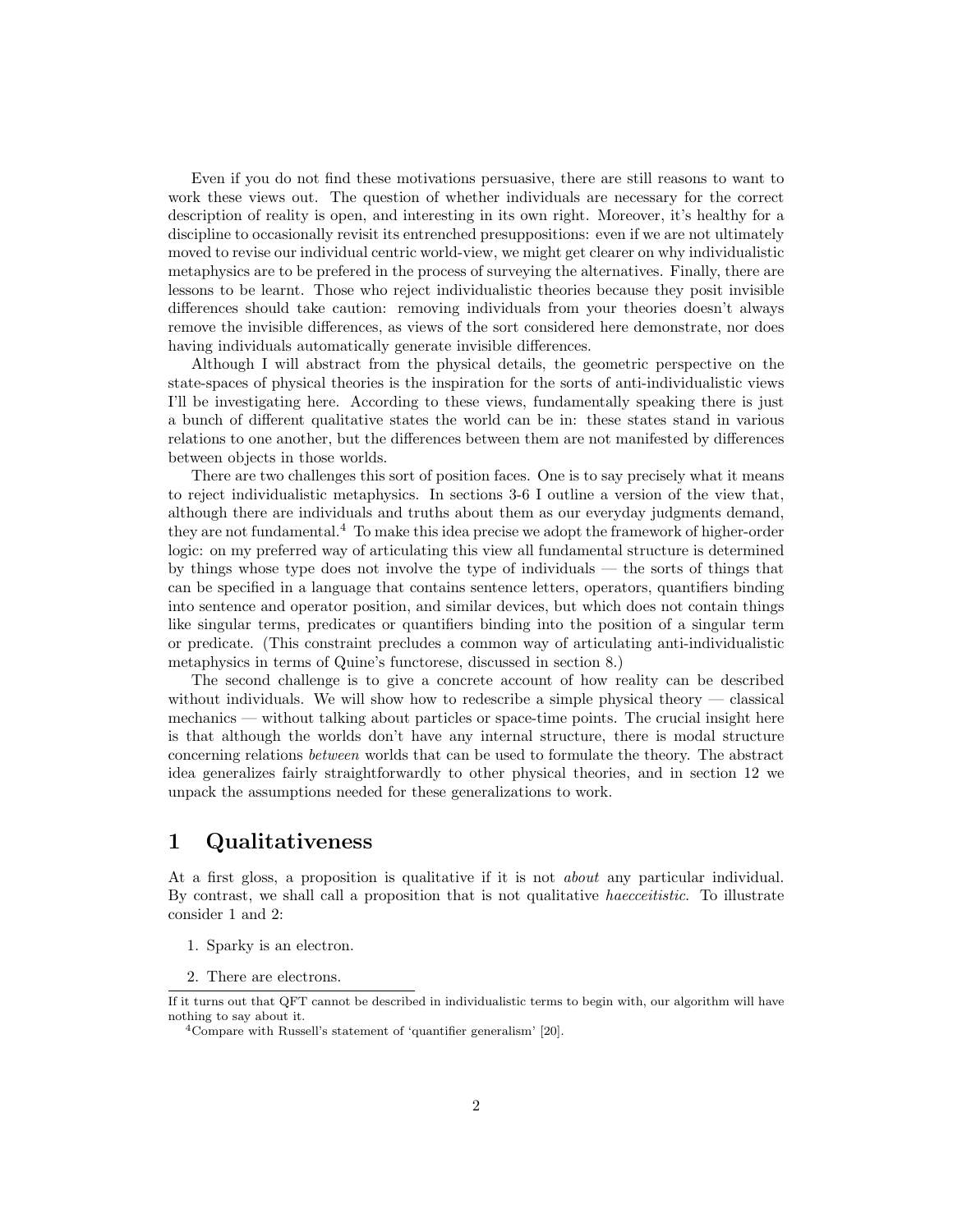1 is about a particular thing, Sparky, whereas 2 is not about any particular thing.

The distinction we are after is not a linguistic one — it concerns propositions and individuals — but the linguistic analogy is instructive: a qualitative proposition corresponds roughly to the sort of thing you can express without employing singular terms.<sup>5</sup> A natural way to make this anology precise would be to adopt a metaphysics of propositions in which they are structured in a way that mirrors the way that sentences are structured. Thus a proposition is literally composed of properties, relations and individuals, and is qualitative when in doesn't contain any individuals as constituents.

However we shall go a different route in this paper, and develop a theory that is consistent with a fairly coarse-grained theory of propositions.<sup>6</sup> That is, we shall work under the assumption:

Booleanism Boolean equivalent propositions are identical.

Roughly, Boolean equivalence means an equivalence that is provable in the propositional calculus. For example, unlike the structured theory,  $p \wedge q$  and  $q \wedge p$  are the same proposition because they are Boolean equivalent. Booleanism is validated, for example, on the view that propositions are sets of worlds. But Booleanism does not entail that necessarily equivalent propositions are identical, and is thus compatible with more fine-grained views of propositions as well.

Rather than analysing qualitativeness in terms of propositional constituency — a notion that's not obviously well-defined given Booleanism — we shall take qualitativeness to be a primitive property of propositions. Given qualitativeness as primitive, we can outline natural axioms. It seems clear, for example, that qualitativeness is closed under the Boolean operations: if  $p$  and  $q$  are not about any particular individuals, and since conjunction does not introduce reference to any individual  $p \wedge q$  is also not about any particular individuals.

Even though we take the notion of qualitativeness as primitive, we can nonetheless connect it to other related concepts, thus widening the circle of analysis.

- 1. About Nothing: Intuitively the proposition that Ruth Barcan Marcus is standing is about Ruth Barcan Marcus, and not, say, Saul Kripke. A proposition is qualitative if there is no individual that it is about.
- 2. Qualitative Indistinguishability: Two worlds are qualitatively indistinguishable if the differences between them consist only in which qualitative roles the individuals occupy. A proposition, conceived as a set of worlds, is qualitative iff it is closed under qualitative indistinguishability: if  $w \in p$ , and  $w'$  is qualitatively indistinguishable from w, then  $w' \in p$ .
- 3. Qualitative Isomorphism: The notion of qualitative indistinguishability can likewise be understood in terms of isomorphism. Two worlds,  $w$  and  $w'$ , are qualitatively indistinguishable iff there exists a bijection,  $\rho$ , between the individuals in w and w'

<sup>5</sup>This analogy isn't perfect. 'Someone is German' doesn't contain a singular term, but expresses a proposition that is indirectly about Germany (it says, roughly, that someone is from Germany).

 $6$ One important reason to seek a more coarse-grained theory of propositions is that the naïve version of the structured theory is actually inconsistent due to the Russell-Myhill paradox, and is thus unsuitable as a foundation of the metaphysics of propositions (see, for example, the discussion in Dorr [9] section 6). There are consistent coarser-grained theories of propositions that keep some elements of the structured theory: for example Dorr's [9] theory distinguishes propositions that have a different number of occurrences of a component, and in Goodman's [12] theory propositions can be different in virtue of the individuals that are their constituents, but both theories ignore other aspects of the structure.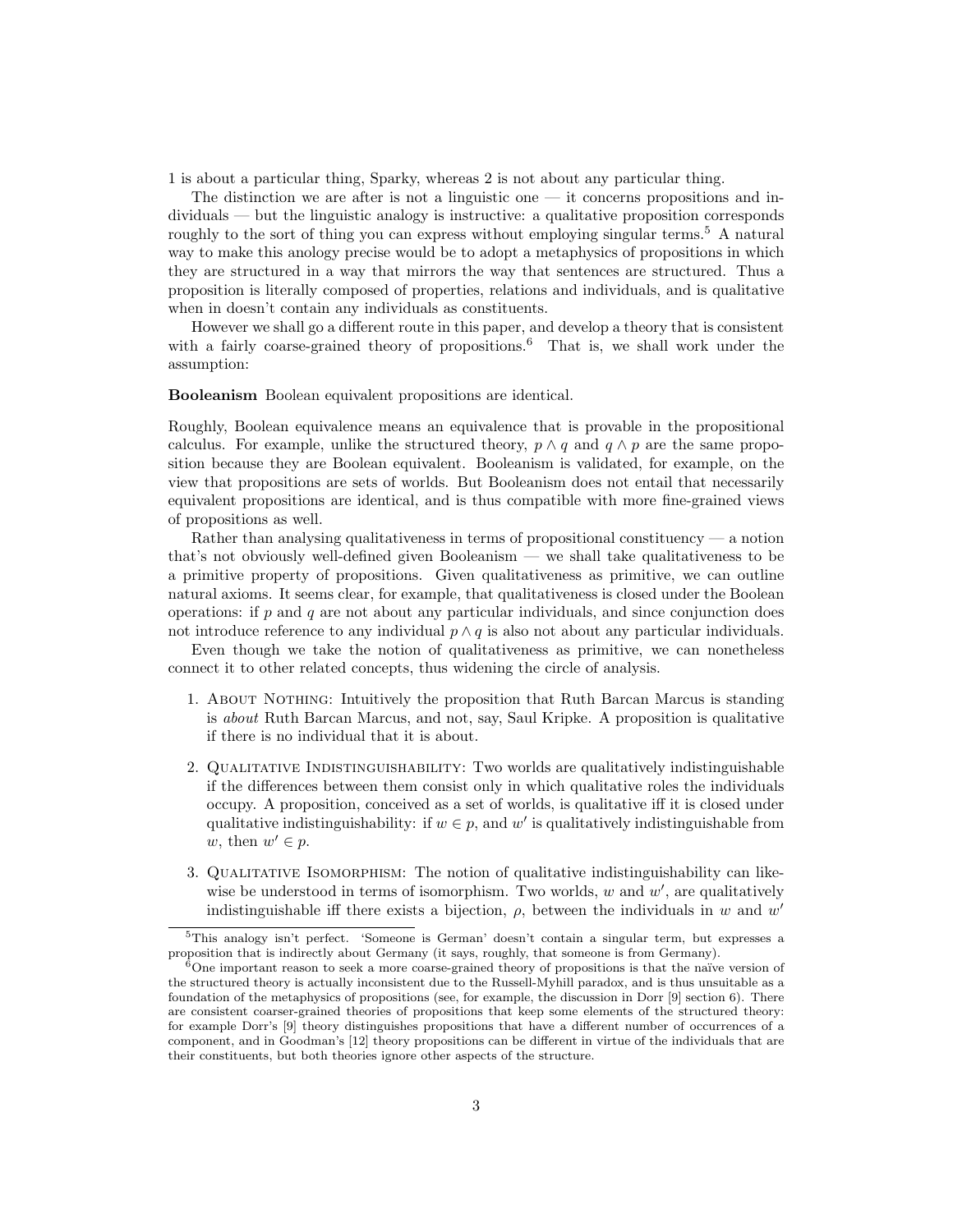that preserves all the qualitative properties and relations. That is: for each qualitative relation R,  $Ra_1...a_n$  is true at w iff  $R\rho(a_1)... \rho(a_n)$  is true at w'.

Note that the last connection cannot serve as a completely reductive definition of a qualitative proposition as it is ultimately circular: it requires us to already possess the notion of a qualitative relation of arbitrary arity, and a qualitative proposition just is a 0-ary qualitative relation. Even though these connections are not reductive definitions, they help us get a handle on the notion, and entail that qualitative propositions have certain non-obvious structural features.<sup>7</sup>

I propose the following model for thinking about these connections, drawing from the technology developed in Fine [11]. The intricacies of this model will not be crucial in what follows, but it is helpful to fix ideas. We suppose, for simplicity, that every world has the same domain of individuals, so that the bijections of QUALITATIVE ISOMORPHISM are just permutations of that single domain. Since qualitatively indistinguishable worlds agree about all qualitative matters, and disagree only concerning which individuals occupy which qualitative roles we may talk of permuting the roles that individuals occupy at a world,  $w$ , to get a qualitatively indistinguishable world. Given a world,  $w$ , and a permutation of individuals,  $\pi$ , we write  $\pi w$ , for the unique world qualitatively like w but where the qualitative role each individual occupies has been permuted according to  $\pi$ <sup>8</sup>. For any two qualitatively indistinguishable worlds,  $w$  and  $v$ , there is always some permutation such that  $\pi w = v$  — the permutation that maps a to whichever individual occupies, at v, the qualitative role that a occupies at w.

If a proposition is qualitative it cannot say something that is true at one world, but false at a qualitatively indistinguishable world. For otherwise it would be saying something about particular individuals, since the only differences between qualitatively indistinguishable worlds concern which individuals are doing what. Thus if p is qualitative and  $w \in p$ ,  $\pi w \in p$  for any permutation  $\pi$ . An alternative way to say this is that  $\pi$  fixes p for every permutation  $\pi$ ; i.e. that  $\pi p = p$  where  $\pi p$  is defined as  $\{\pi w \mid w \in p\}$ . (The intuitive action of  $\pi$  on propositions is illustrated as follows: if  $\pi$  maps John to Matthew, then  $\pi$  maps the proposition that John is sitting to the proposition that Matthew is sitting. Thus, intuitively, if p involves no individuals, it will not be moved by any permutation.)

On the other hand, suppose that  $p$  says something about John, but doesn't say anything about anyone else — suppose it says that John is sitting. Then consider a world  $w$  where John is sitting and Matthew is standing, and the permuted world  $\pi w$ , where John and Matthew have swapped qualitative roles. Then John is sitting at w but not at  $\pi w$ , so our chosen p, that John is sitting, is not qualitative. We can also capture the idea that  $p$  is about John (in particular) and nobody else, by noting that if John is standing at  $w$ , then John is standing at  $\pi w$  for any permutation that fixes John: for given that John plays the same qualitative role at w and  $\pi w$  he is either standing at both or at neither. By contrast, if  $\pi$  is a permutation that fixes Matthew, there is no guarantee that if John is standing at w, he is also standing at  $\pi w$ , for  $\pi$  might switch John for someone else who isn't standing. In summary,  $p$  is about John and nobody else because (i)  $p$  is fixed by all permutations

<sup>7</sup>Such as being closed under Boolean operations. We shall discuss further structural features later.

<sup>8</sup>One might deny that there are worlds like this for all permutations of individuals: perhaps I could not have occupied the qualitative role of a boiled egg, so the permutation that switches me for a boiled egg cannot be applied to the actual world. Perhaps it is not metaphysically possible for me to be a hard-boiled egg, but the relevant sense of possibility at stake here might be a broader one (see Bacon [1]). More restricted versions of this idea can be also be developed: perhaps individuals can be partitioned into kinds, and we must restrict attention to permutations of individuals that preserves the kind they belong to.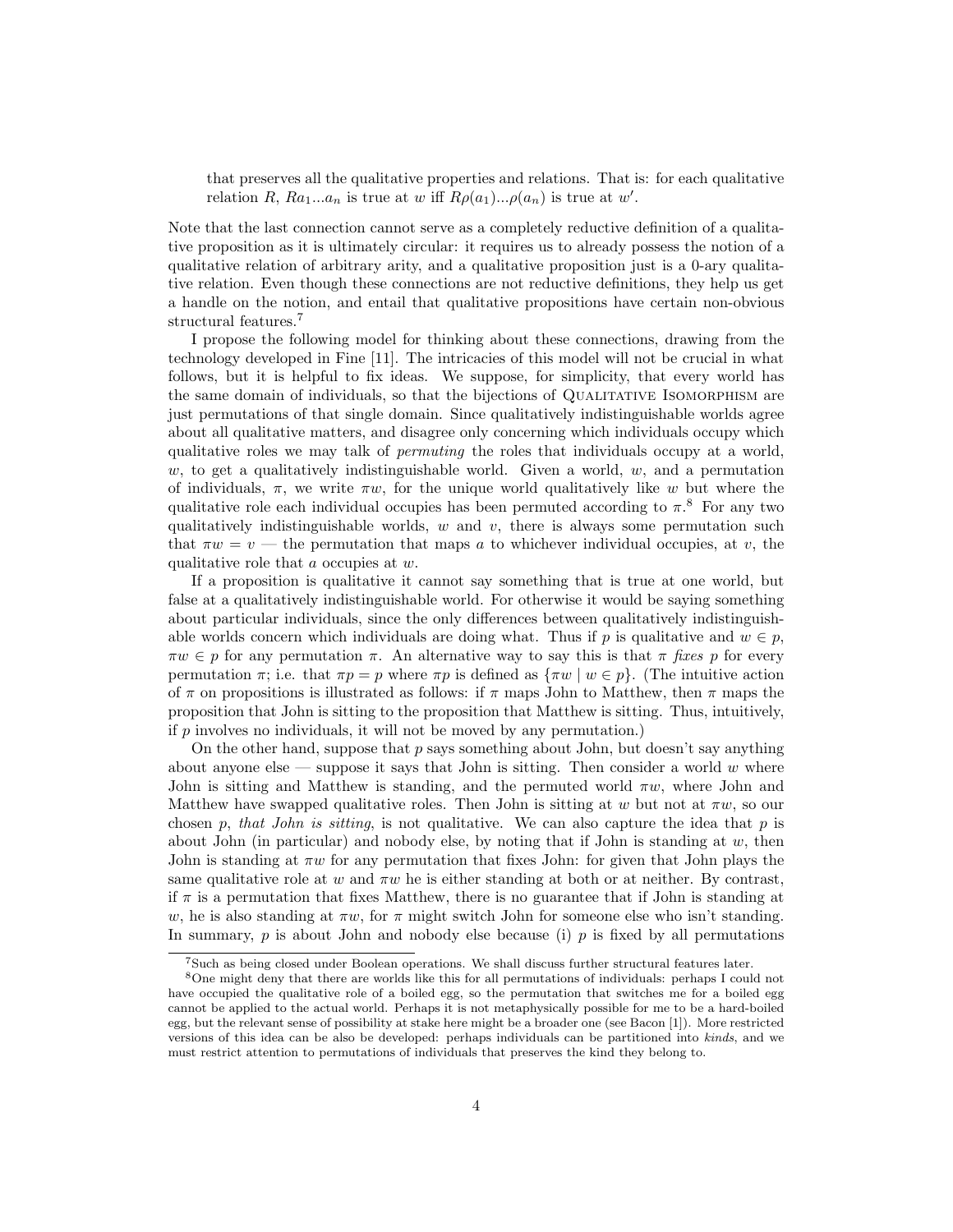that fix John and (ii)  $p$  is not fixed by arbitrary permutations (it is not qualitative). More generally:<sup>9</sup>

ABOUTNESS: p is about a finite collection of individuals,  $a_1...a_n$ , iff (i) every permutation that fixes  $a_1...a_n$  fixes p, (ii) this does not hold for any proper subset of  $a_1...a_n.$ 

According to this definition, a proposition is about nothing whatsoever if it is fixed by all permutations. Thus our model gives a precise way of spelling out the notion of aboutness and the notion of qualitative indistinguishability mentioned above, and shows that being about nothing, and being closed under qualitative indistinguishability are equivalent ways of saying that a proposition is qualitative.

(The definitions above can be generalized from propositions to properties and relations. We may think of an n-ary relation as a set of tuples where  $(w, a_1, ..., a_n) \in R$  iff  $Ra_1..a_n$ is true at  $w$ . The notion of qualitative indistinguishability can be extended to tuples:  $(w, a_1, ..., a_n)$  is isomorphic to  $(w', b_1, ..., b_n)$  iff there is a qualitative isomorphism  $\rho$  between w and w' such that  $\rho(a_i) = b_i$ . A relation is thus qualitative iff it is closed under qualitative indistinguishability. The definition of aboutness for relations is similar.<sup>10</sup>)

### 2 Are all truths qualitative?

A conspicuous way to articulate the anti-individualistic sentiment is as follows:

Qualitativism All truths are qualitative.

Of course, one particularly radical way to be a qualitativist is to reject the existence of individuals altogether:

Nihilism There are no individuals.

For if there aren't any things, there can't be any facts about those things. One might, however, hope for a version of qualitativism that isn't quite so revisionary: a view that would accept all the ordinary qualitative truths that we are accustomed to, such as 2, whilst rejecting the existence of apparent haecceitistic truths like 1.

Is such a moderate qualitivism possible? Could the proposition that something is an electron exist and be true without there being any true propositions about particular electrons? I think a straightforward argument is available against this view. Formalising 'it's qualitative whether p' as ' $Qp$ ', and 'x is an electron' as ' $Ex$ ' we have:

<sup>&</sup>lt;sup>9</sup>The generalization of this definition to infinite sets of individuals is non-trivial. If F is a qualitative property, then  $Fa_1 \wedge ... \wedge Fa_n$  is intuitively about  $a_1...a_n$ . But it is also fixed by any permutation that fixes all individuals except  $a_1...a_n$ , since permutating the conjuncts of a conjunction leaves it alone, making this conjunction count additionally as being about every individual except for  $a_1...a_n$  (this is a general version of a counterexample mentioned by Fine [11], although I got the generalization from Harvey Lederman). This is perhaps desirable, since this proposition can be equivalently expressed (in the constant domain setting) as 'everyone except for  $a_{n+1}, a_{n+2}, \ldots$  is F'. Be this as it may, on the assumption that there are infinitely many individuals apart from  $a_1...a_n$ , this puzzle falls outside the purview of our definition. Fine also raises an issue to do with infinite disjunctions, and discusses a number of different alternative definitions of aboutness; however, he proves that for propositions concerning only finitely many individuals the definitions are all equivalent.

<sup>&</sup>lt;sup>10</sup>One feature of my definition of aboutness is that if a proposition p is about distinct individuals  $\{a_1...a_n\}$ then there is some qualitative relation R such that  $p = Ra_1...a_n$ . This qualitative relation is not in general unique, however there is always a unique *strongest* qualitative relation that  $p$  can be decomposed into.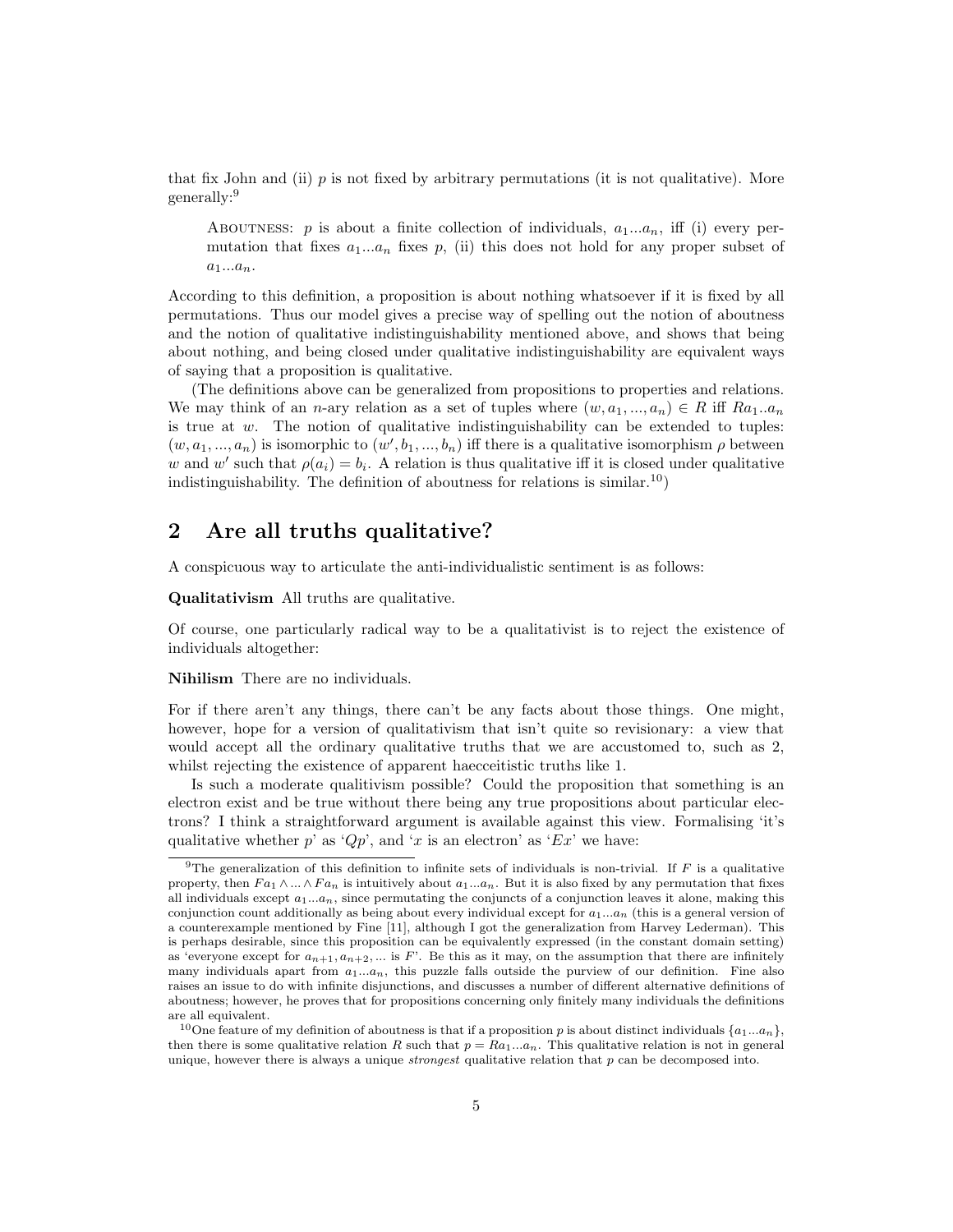- 1.  $\forall x \neg QEx$  (assumption)
- 2.  $\exists x Ex$  (assumption)
- 3.  $\exists x (Ex \land \neg QEx)$  (from 1 and 2 in free logic)
- 4.  $\exists p(p \land \neg Qp)$  (from 3 and propositionally quantified logic)

The first premise states the (obvious) fact that for any individual  $x$  it is not qualitative whether x is an electron. Given that there are electrons, it follows that there exists an  $x$ such that x is an electron and it's not qualitative x is an electron. From this one can infer that there's at least one truth that's not qualitative.<sup>11</sup>

### 3 Fundamental Qualitativism and Nihilism

It seems, then, that if we are to accept Qualitativism we must be Nihilists. But I think Qualitativism is not necessarily the only question that is of interest to the metaphysician. When doing fundamental metaphysics ordinary objects are often of secondary concern; usually we are more interested with what there is *fundamentally*. There are thus weakenings of the above theses that are worthy of investigation:<sup>12</sup>

Fundamental Qualitativism All fundamental truths are qualitative.

Fundamental Nihilism There are no fundamental individuals.

The latter claim can be simplified, using singular quantifiers, to 'nothing is fundamental'; however this formulation should not be understood to preclude the idea that we can predicate fundamentality to things occupying sentence position, predicate position, and other nonsingular categories. Indeed, if we are to make any sense of Fundamental Nihilism, without relinquishing the notion that there are fundamental facts at all, we will need to draw heavily on the idea that the fundamental structure of the world can be completely described by a collection of fundamental propositions, operators, properties (and so on) that does not include any fundamental individuals.

As with Qualitativism and Nihilism, it's natural to think that these stand or fall together. Clearly if there are no fundamental individuals then all haecceitistic truths are about nonfundamental individuals, and it is natural to think these cannot therefore be fundamental truths.<sup>13</sup> Conversely, suppose there is at least one fundamental property,  $F$ . If Fundamental Nihilism is false there is a fundamental individual, a. Assuming that fundamentality is closed under application, it follows that  $Fa$  is also fundamental. Thus we have a nonqualitative fundamental proposition. If this proposition is true then there are non-qualitative fundamental truths, contradicting Fundamental Qualitativism, and if the proposition is

<sup>&</sup>lt;sup>11</sup>Note that we must employ some sort of free logic in these contexts so that Nihilism has a chance of being true. Classical logic has the theorem that there is at least one thing:  $\exists x \, x = x$ .

 $12$ Fundamental Qualitativism is very close to a principle articulated in Russell [20], that states that all determinate truths are qualitative. However it is not true in general that 'fundamental' and 'determinate' are synonymous: in particular, one can know non-fundamental truths whereas, insofar as I can make sense of the notion, indeterminate propositions are always unknown. For these reasons it is worth distinguishing these different theses; my theory of fundamentalitiy is fleshed out below.

<sup>&</sup>lt;sup>13</sup>I am assuming here the principle that if P is fundamental, and is about some individual  $a$ , then  $a$  is also fundamental.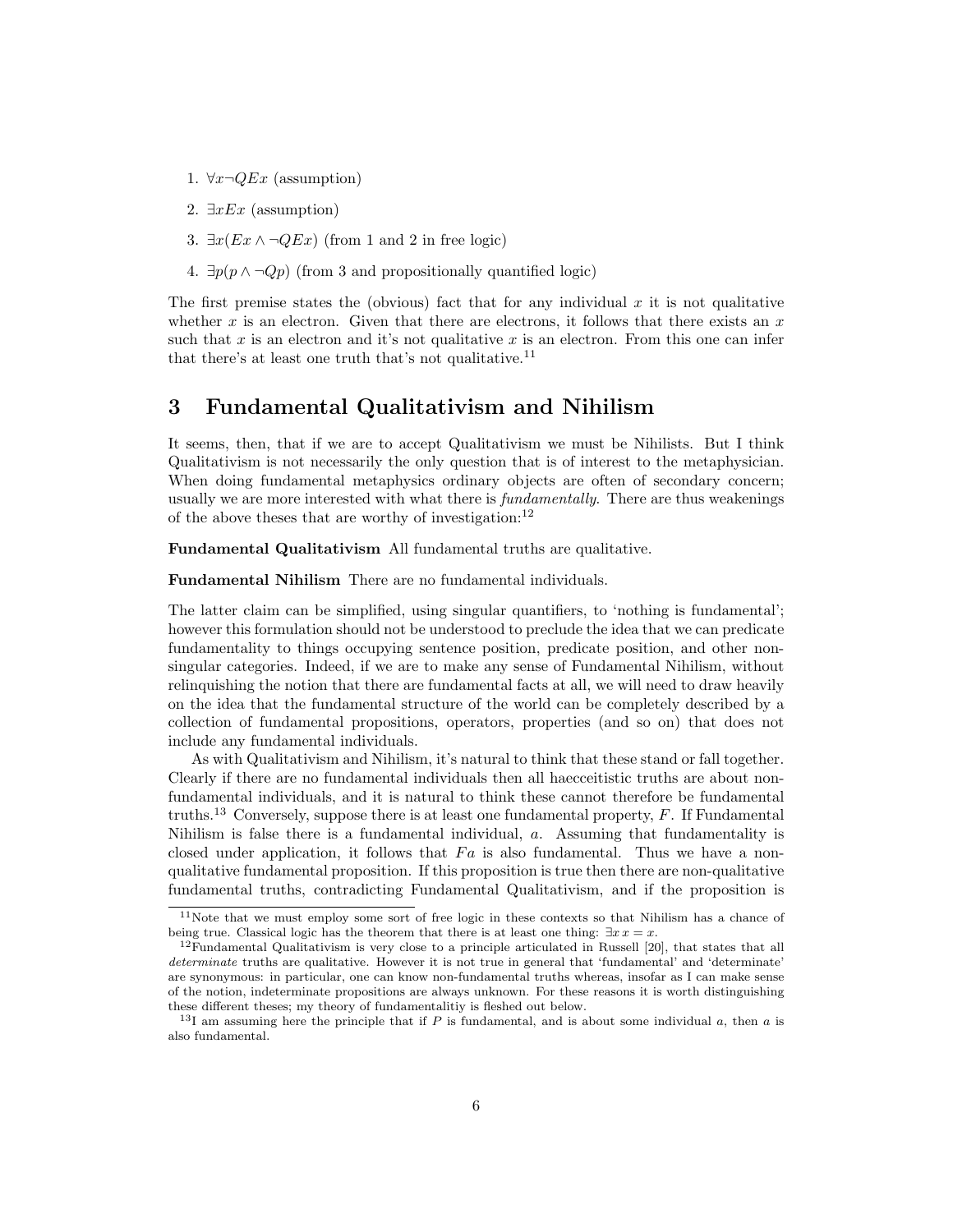false then its negation is true and, arguably, fundamental, also contradicting Fundamental Qualitativism.<sup>14</sup>

# 4 Type Theory

In order to spell out the notion of fundamentality as it applies to these different semantic categories, it will be convenient to help ourselves to the framework of simple type theory. In the syntax of formal languages there are sharp prohibitions on the ways we can combine expressions of different syntactic categories such as singular terms, sentences and predicates: a singular term cannot take the place of a sentence or predicate, a predicate can't take the place of a sentence or term, and so on. Type theory systematizes these sorts of relations as follows. There are two *basic* types,  $e$  and  $t$ , corresponding to the types of singular terms and sentences respectively. Whenever  $\sigma$  and  $\tau$  are types, then there is another *functional* type  $\sigma \to \tau$ , the type of things that take type  $\sigma$  things as arguments and returns something of type  $\tau$ . Since a unary predicate returns a sentence when provided with a singular term, its type is  $e \rightarrow t$ ; since a binary predicate gives a sentence when provided two singular terms in succession its type is  $e \to (e \to t)$ , and so on. We can also construct things of higher-types as well:  $(e \rightarrow t) \rightarrow t$  corresponds to a quantifier phrase, since it returns a sentence when given a predicate,  $(e \rightarrow t) \rightarrow (e \rightarrow t)$  is a predicate modifier, and so on. We adopt here the convention that type brackets associate to the right, so that we can for example, write  $(e \to t) \to e \to t$  instead of  $(e \to t) \to (e \to t)$ .

A model of type theory consists of a collection of domains  $D_{\sigma}$  for each type, intuitively representing the candidate denotations for expressions of type  $\sigma$ . There is moreover a collection of binary application functions,  $App^{\sigma,\tau}(\cdot,\cdot)$ , which takes an element f of  $D_{\sigma\to\tau}$ and a of  $D_{\sigma}$  and returns an element of  $D_{\tau}$ , which is informally the result of applying f to a.  $D_e$  and  $D_t$  can thus be thought of the set of individuals and propositions respectively. A standard choice for  $D_{\sigma \to \tau}$  is the set of all functions from  $D_{\sigma}$  to  $D_{\tau}$ , and  $App^{\sigma, \tau}$  is simply ordinary function application. On this interpretation a predicate of type  $e \to t$ , for instance, is interpreted by a function mapping each individual to a proposition. For example, the interpretation of 'is an electron' maps Sparky to the proposition that Sparky is an electron.

It must be noted that these models should not be taken too literally. Functions are particular kinds of abstract individuals, and they can be denoted by singular terms: if they have a place in the real type heirarchy, it's in type e. In particular, the intended interpretation of a predicate cannot be a function without violating the type constraints: a predicate must denote something of type  $e \to t$ . It's also worth emphasizing how hard it is to express many of these ideas in English: even the idea of a predicate denoting something is strictly speaking incorrect, since grammatically *denotes* takes singular terms as arguments, not predicates. We will continue to speak sloppily in what follows, since it is hard to do otherwise in English, but it is a useful exercise for the reader to think about how this sloppy talk can be restated more carefully in the language of type theory.

<sup>14</sup>Both of these arguments rest on subtleties that were not present in the argument from Qualitativism to Nihilism. Assuming Booleanism, it's not always true that propositions of the form  $Fa$  are haecceitistic, since  $\lambda x (Fx \vee \neg Fx)a = \top$ , and  $\top$  is surely qualitative. But plausibly contingent properties like being an electron, do not yield qualitative propositions when applied to individuals. Similarly, no principle I have stated so far guarantees that fundamental truths can't be about non-fundamental individuals, although it seems plausible.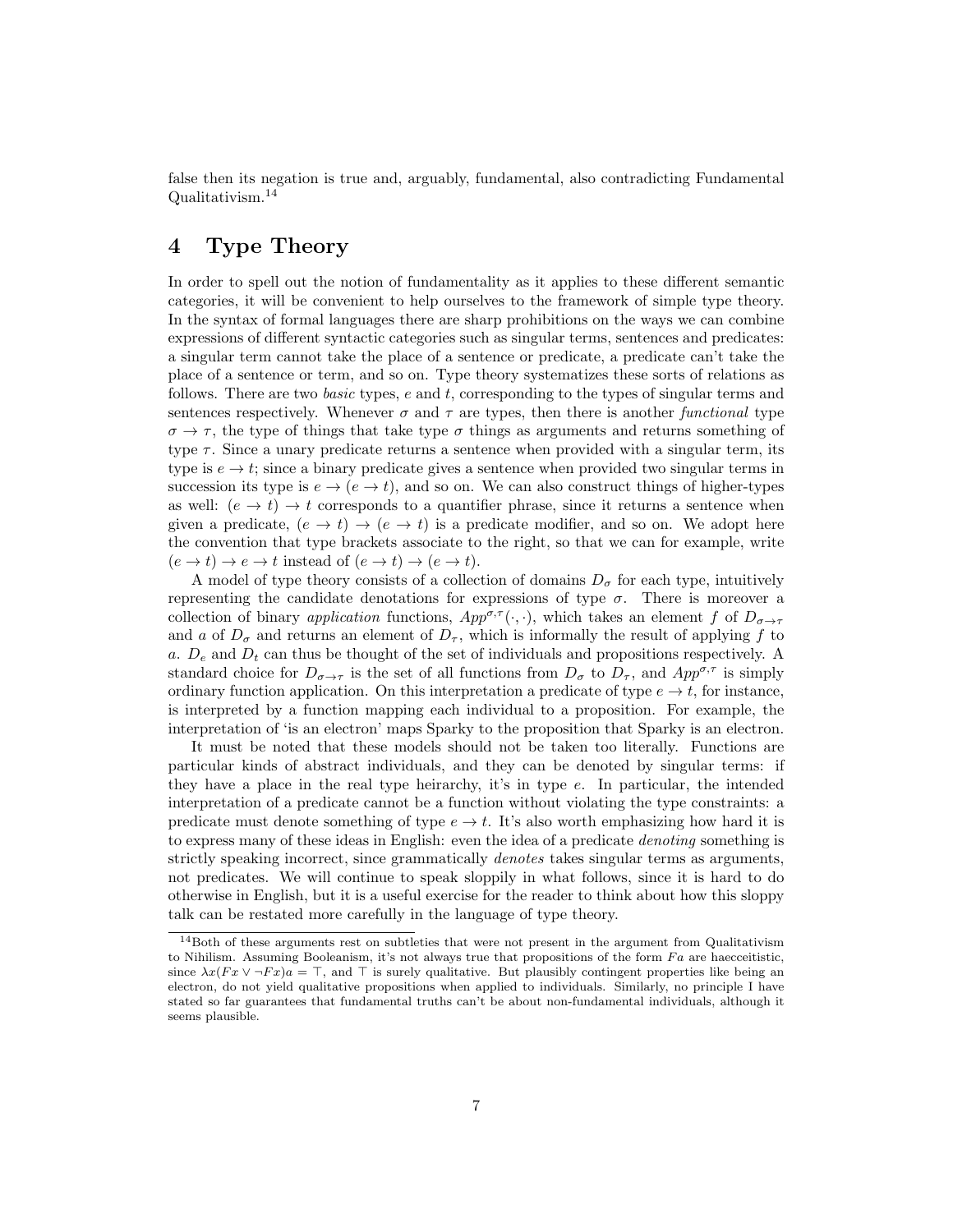### 5 Fundamentality and Qualitativeness

Others who have addressed this question have tried to understand fundamentality in terms of grounding (see Dasgupta [8]), or in terms of indeterminacy (Russell [20]). However, since I reject both of these accounts it will be worth our while to spend a little time being explicit about our theory of fundamentality and qualitativeness.

Fundamentality, as I am understanding it, isn't something that can only be possessed by individuals and propositions — it's a feature that can be possessed by things belonging to any domain of our type hierarchy.

Fundamentality Some collection of individuals, propositions, properties, operators, etc. are fundamental, others are not.

In order to model this idea, we pick, for each type  $\sigma$ , a subset  $Fun_{\sigma}$  of the domain  $D_{\sigma}$ representing the fundamental entities of that type.

Awkward questions can arise on this conception of fundamentality. For example, in order to specify complex fundamental structure we plausibly might want some of the truth functional connectives to be fundamental. However many equally good bases for the truth functional connectives exist, and consequently there are an embarrassing number of hypotheses about what truth-functional structure is fundamental. One might, for example, conjecture that negation and conjunction are fundamental and that disjunction is a non-fundamental defined notion, or one could instead take disjunction and negation as fundamental and conjunction as defined (see Sider [22] chapter 10).

In what follows I shall often have reason to theorize in terms of a related notion. Let  $D = \bigcup_{\sigma} D_{\sigma}$  be a model of type theory as discussed in the previous section.

Suppose that  $X \subseteq D$ . Write  $X^*$  for the set of elements of D that are *definable* from elements of X.

We elaborate on the notion of definability shortly. Crucial to our conception is that definability is not a linguistic notion but a metaphysical one: we shall use the term *metaphysical* definability to emphasize this. Something is fundamental<sup>\*</sup> iff it is definable from fundamental individuals, propositions, properties etc., thus even if only negation and disjunction are fundamental, all truth functional connectives should count as fundamental<sup>∗. 15</sup>

Qualitativeness, like Fundamentality, can be possessed by things belonging to any portion of the type heirarchy:

Qualitativeness Some propositions, properties, operators, etc. are *qualitative*, others are not.

<sup>&</sup>lt;sup>15</sup>One might attempt to avoid the awkwardness we raised earlier by insisting that fundamentality is closed under definability, thus eliminating the distinction between fundamentality and fundamentality∗. An objection to this idea is that it involves redundancy in what is fundamental. Adopting a metaphor from Sider [22], when God is writing the 'book of the world', it seems like it would be redundant for him to include negation, disjunction and conjunction, when in fact the first two would have sufficed. However, this metaphor is prone to mislead if we imagine that God's language is like English or standard presentations of first-order logic. One could imagine alternative languages in which there's no difference between including negation and conjunction, negation and disjunction and having all three. Consider, for example, Ramsey's notation for the propositional calculus, in which conjunction and disjunction are represented as ∧ and ∨ as usual, and negation is represented by turning the formula upsidedown — it is simply not possible to include ∨ and negation in this language without including ∧, and vice versa. A full defense of this conception of fundamentality, as closed under definability, would take us too far afield. We will thus continue to draw the distinction between what is fundamental and fundamental∗, but leave it open whether they amount to the same thing.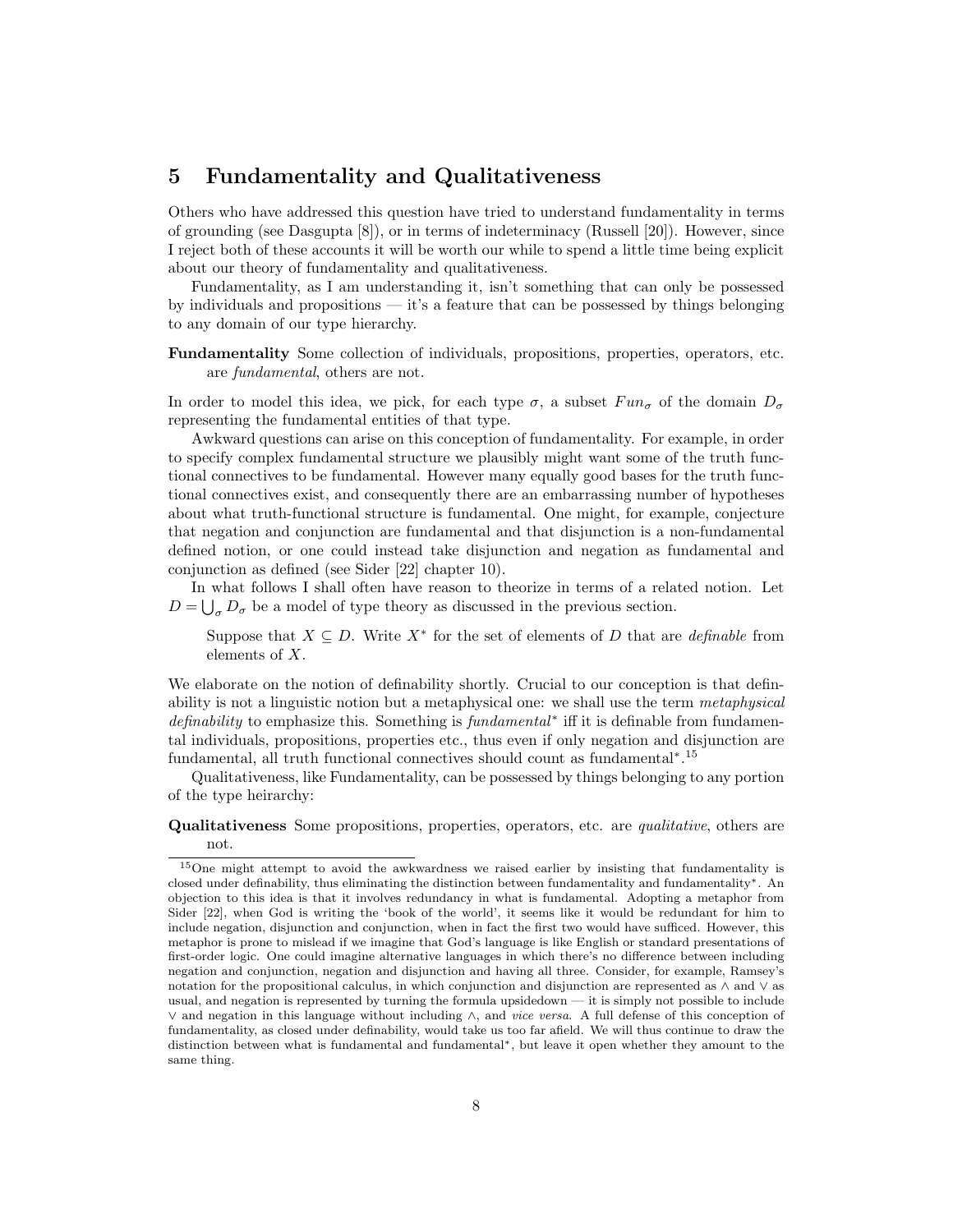We similarly model this by introducing, for each type  $\sigma$ , a set  $Qual_{\sigma} \subseteq D_{\sigma}$  corresponding to the qualitative entities of that type. In this case the model must be subject to the constraint that  $Quale = \emptyset$  — given what it means to be qualitative, no individual is qualitative.

The final constraint on our model relates qualitativeness and definability. Anything you can define out of qualitative things is also qualitative. The motivation behind this constraint is intuitive: if individuals aren't involved in the ingredients, as it were, they won't be involved in the output.

Closure of Qualitativeness Anything metaphysically definable from qualitative properties, propositions, operators, etc. is also qualitative.

More concisely:  $Qual^* = Qual$ . This can be illustrated with examples. For instance, we suggested earlier that the negation of a qualitative proposition is qualitative. This follows from our principle given the plausible assumption that negation is qualitative: if  $p$ is qualitative then  $\neg p$  can be defined in terms of qualitative things. Similarly, our earlier claim that the proposition that there are electrons is qualitative can be justified from the closure principle and the assumption that electronhood and existential quantification are qualitative.

A pressing shortcoming of the foregoing discussion is that it is unclear what 'definability' means in the present context. Definability is usually a linguistic notion, and involves concepts from syntax, such as variables or lambdas, that don't obviously have any corresponding meaning when we're talking about reality. We want a metaphysical notion of definability. This difference is even more evident under the assumption of Booleanism, where the structure of reality does not mirror the structure of language in any straightforward sense.

Definability is also usually understood relative to a background collection of primitives, even if that set of primitives is just the logical connectives and quantifiers. Here we are in a context where it is optional whether even the logical connectives are part of the fundamental furniture (how else would we raise the question of whether disjunction can be defined from negation and conjunction?)

We solve both of these problems by offering a non-linguistic criterion for definability: roughly, an element a of  $D_{\sigma}$  is definable from a set  $X \subset \bigcup_{\tau} D_{\tau}$ , if as behaviour is completely fixed by the behaviour of things in  $X$ . There is a criterion in logic which captures this idea more formally.<sup>16</sup> If  $D$  is a typed collection of domains, a permutation is a typed collection of permutations  $\pi_{\sigma}$  of each domain  $D_{\sigma}$  with the constraint that  $\pi_{\sigma \to \tau}(f) = \pi_{\tau} \circ f \circ \pi_{\sigma}^{-1}$ . A permutation fixes an element of  $D$  if it maps that element to itself.

THE PERMUTATION CRITERION: a is metaphysically definable from  $X$  if and only if every permutation of  $D$  that fixes all the elements of  $X$  fixes  $a$ .

Other weaker criteria in a similar vein are possible, but they all share the features I'll appeal to in what follows.<sup>17</sup>

The fine mechanics of this definition will not be important for our purposes, it will suffice to highlight only a few of its consequences.

<sup>&</sup>lt;sup>16</sup>The criterion that follows is similar to those explored by McGee  $[15]$  and Fine  $[11]$  (see, especially, theorem 14). However both of these authors assume that truth functional and quantificational structure are basic; my notion is more general.

<sup>&</sup>lt;sup>17</sup>A natural alternative is that metaphysical definability means definability from the *combinators*: operations in the type heirarchy that can be defined using only λs and variables (although I've described them syntactically here, these operations can be given a non-syntactic characterization). However this conception is somewhat limitied — for example, it doesn't allow us to do things like definition by cases. The Permutation Criterion provides a much more comprehensive list of definitional devices by contrast.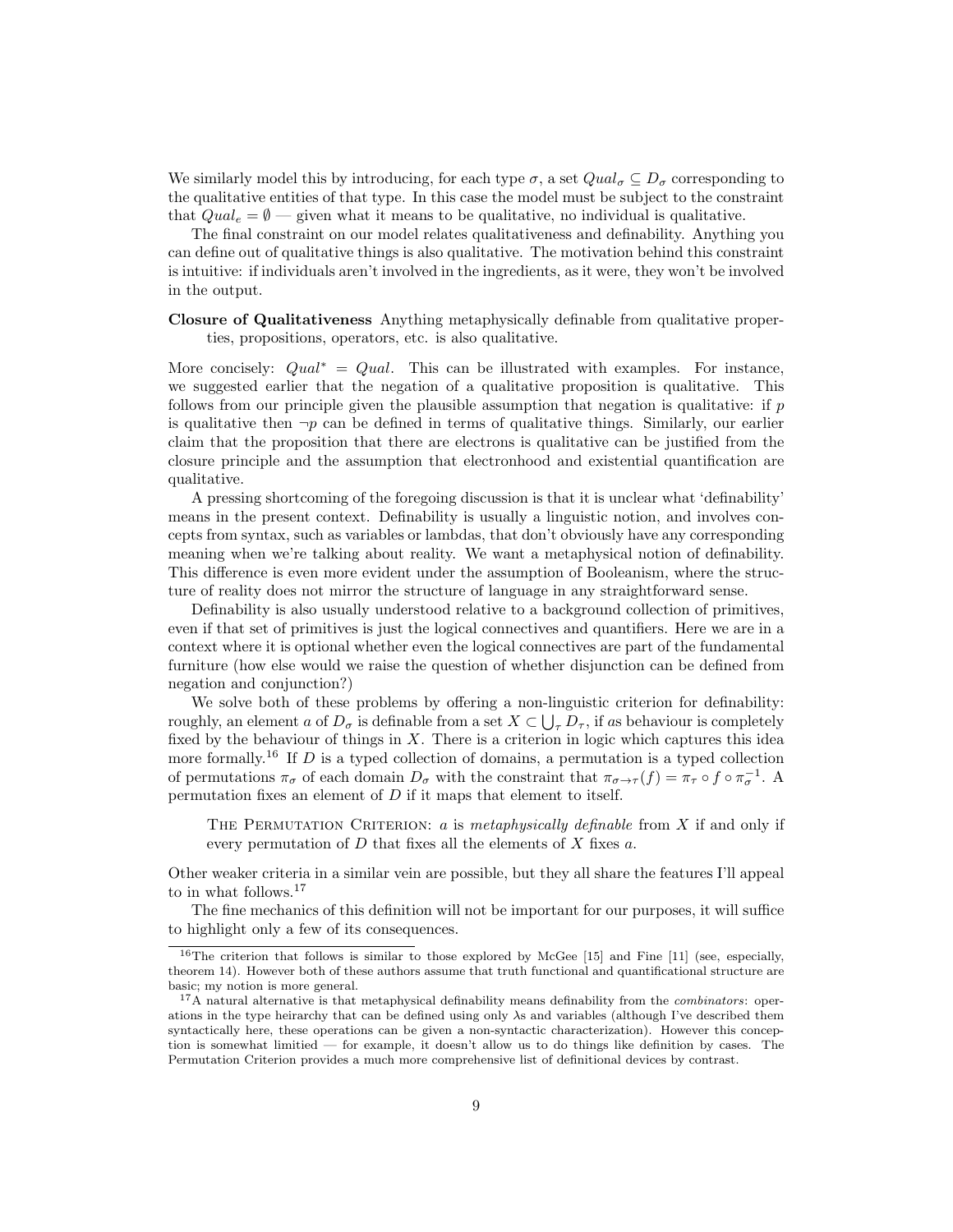Firstly, anything definable purely from  $\lambda$ s and variables in the simply typed  $\lambda$ -calculus counts as definable from the empty set, and will thus count as vacuously qualitative. So, for example, if X is a predicate variable (of type  $e \rightarrow t$ ) and y an individual variable (type e), then there is something of type  $(e \to t) \to e \to t$ , property application defined as  $\lambda X \lambda y X y$ , which takes a property and an individual and returns a proposition of type  $t$  — the result of applying that property to that individual. The function in  $D_{(e\to t)\to e\to t}$  this picks out is mapped to itself by every permutation of  $D$ , and thus is definable from  $\emptyset$ . Another example of a  $\lambda$  definable thing is operator composition,  $\lambda X\lambda Y\lambda x XY$ , which takes two operators X and Y and returns the operator you get by composing them.

Another consequence of this definition is that qualitativeness is closed under application. Any permutation that fixes a function F of type  $\sigma \to \tau$  and fixes an argument a of type  $\sigma$ will also fix the result of applying  $F$  to  $a$ .<sup>18</sup> Thus, if the quantifier *something* is qualitative (an element of  $Qual_{(e\rightarrow t)\rightarrow t}$ ) and the property of being an electron is qualitative (an element of  $Quale_{\rightarrow t}$ ), then the proposition that something is an electron is qualitative (a member of  $Qual<sub>t</sub>$ ).

The truth-functional connectives are not fixed by every permutation, and so are not metaphysically definable from the empty set: it is a substantive metaphysical hypothesis that they are either qualitative or fundamental<sup>∗</sup> on this conception. On the other hand, any permutation that fixes negation and conjunction fixes every other truth-functional connective. It thus follows that if negation and conjunction *are* qualitative, so are the other truth-functional connectives. In fact this follows from the two observations we made above: that  $\lambda$  definable things are qualitative, and that application preserves qualitativeness. Suppose Y is a variable of the same type as conjunction (that is,  $t \to t \to t$ ), X the same type as negation  $(t \to t)$  and x and y of propositional type t. Then  $\lambda X \lambda Y \lambda x \lambda y X(Y(Xx)(Xy))$ is qualitative, because it is  $\lambda$  definable, and if  $\neg$  and  $\wedge$  are qualitative, then the result of applying the former to the latter two is qualitative:  $\lambda x\lambda y\neg(\wedge(\neg x)(\neg y))$ . This result, given Booleanism and some plausible background logic, is just disjunction, so we have shown that disjunction is qualitative if negation and conjunction are.<sup>19</sup> It follows by a similar argument that the other truth functional connectives are qualitative too. (The same argument may be used to show that all truth-functional connectives are fundamental<sup>∗</sup> , if any truth-functionally complete set of connectives is.)

Lastly, note that a permutation of a model of type theory is a qualitative isomorphism, in the sense of section 1, iff it fixes (i.e. preserves) all the qualitative propositions, properties, and relations.<sup>20</sup> Thus we can restate our section 1 definition ABOUTNESS, saying when a proposition is about a finite collection of individuals, in our present vernacular as follows: p is about  $a_1...a_n$  iff p is metaphysically definable from  $a_1...a_n$  with the qualitative entities, and is not metaphysically definable from any proper subset of  $a_1...a_n$  with the qualitative entities. It follows, as a special case, that the Closure of Qualitativeness falls out of our toy

<sup>&</sup>lt;sup>18</sup>Reason: if  $\pi_{\sigma \to \tau}(F) = F$  and  $\pi_{\sigma}(a) = a$ , then  $Fa = \pi_{\sigma \to \tau}(F) \pi_{\sigma}(a) = \pi_{\tau} F \pi_{\sigma}^{-1} \pi_{\sigma} a = \pi_{\tau}(Fa)$ .

<sup>&</sup>lt;sup>19</sup>It follows by Booleanism that  $\vee(x)(y) = \neg(\wedge(\neg x)(\neg y))$ . It follows that  $\lambda y \lambda x \vee (x)(y) =$  $\lambda y \lambda x \neg (\wedge (\neg x)(\neg y))$  by the ξ rule, which says that if  $\vdash \alpha = \beta$  then  $\vdash \lambda x \alpha = \lambda x \beta$  (this step can also be made using the functionality principle discussed in section 8, but this is stronger than we need). Finally  $\vee = \lambda y \lambda x \neg (\wedge (\neg x)(\neg y))$  follows from two applications of the *η*-rule, which says that  $\lambda x \alpha x = \alpha$ , to the left hand side.

<sup>&</sup>lt;sup>20</sup>In order to make this precise we assume that the model is one in which  $D<sup>t</sup>$ , the domain of propositions, just consists of all sets of possible worlds. We will also assume that the Boolean connectives (including the infinitary Boolean connectives) are qualitative and, for simplicity, that the domain of each world is the same, so that qualitative isomorphisms are just permutations. Then it can be shown that the qualitative isomorphisms of section 1 are exactly the permutations defined here that fix the qualitative entities.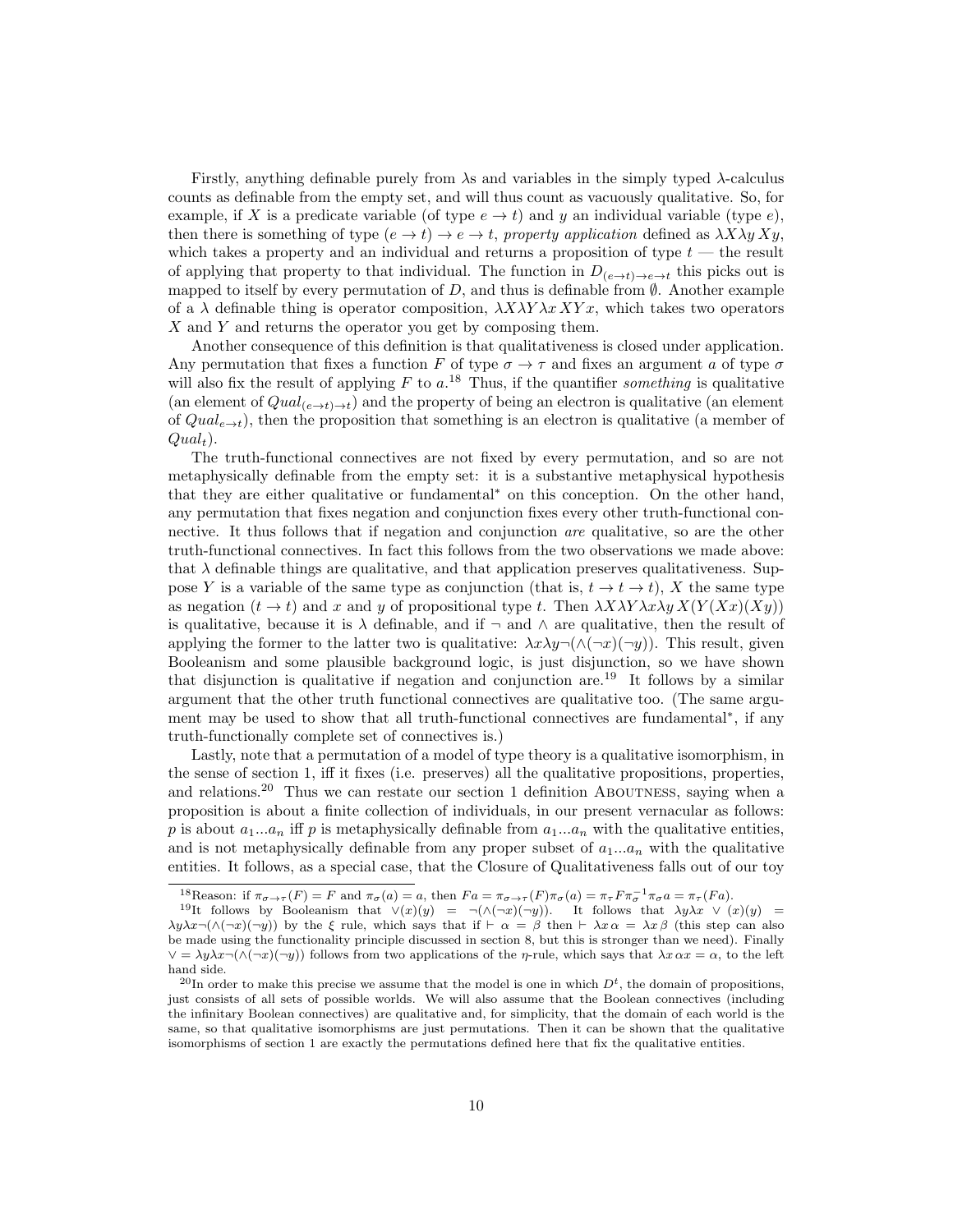model of qualitativeness, given in section 1, in which an entity is qualitative iff it's closed under qualitative isomorphisms.

Putting all of this together we can formulate a principle that is more general than either Fundamental Qualitativism or Fundamental Nihilism:

All fundamental entities are qualitative: for every type  $\sigma$ ,  $Fun_{\sigma} \subseteq Qual_{\sigma}$ .

Note that this entails Fundamental Nihilism, since we know that  $Func_e \subseteq Quad_e = \emptyset$ , and Fundamental Qualitativism since  $Fun_t \subseteq Qual_t$ , and so every fundamental proposition, and thus every fundamental truth, is qualitative.

Note, finally, that since qualitativeness is closed under metaphysical definability, it follows that everything definable from fundamental things must also be qualitative:  $Fun^* \subseteq$ Qual. This puts some non-trivial constraints on what can be fundamental. To illustrate this constraint, note that if you can define any propositions from fundamental entities, then there can't be any fundamental things of type  $t \to e$ , for if  $f \in Fun_{t\to e}$  and  $p \in Fun_t$ , then we could construct a fundamental<sup>\*</sup>, and thus qualitative, individual  $f(p) \in Fun_e$ <sup>21</sup>

#### 6 Supervenience

It's worth noting that it is an entrenched piece of orthodoxy that, if the notion of fundamentality is to do the job it's supposed to, everything should be metaphysically definable from the fundamental. On this picture Fundamental Qualitativism would entail Qualitativism, and thus, given our earlier argument, Nihilism. For assuming Fundamental Qualitativism all fundamental things are qualitive. But if everything is definable from the fundamental, then everything is definable from the qualitative. By the closure of qualitativeness under metaphysical definability it follows that everything is qualitative — in particular, that all true propositions are qualitative. Thus, if we are to explore Fundamental Qualitativism without it collapsing into Nihilism, we must reject the orthodoxy! We should not think that all propositions are definable from fundamental entities.

The entrenched view notwithstanding, I believe this conclusion to be welcome. For arguably most ordinary statements do not express propositions that can be defined from the fundamental. The proposition that there are tables and chairs, for example, is vague, and thus cannot be defined from completely fundamental entities. For surely fundamental entities are precise, as are things definable in terms of precise things.<sup>22</sup> Since most of the propositions ordinary people assert are vague, few of these propositions can be defined in terms of the fundamental.

Since one cannot define haecceitistic truths from qualitative ones, one might wonder what the relation between the non-fundamental haecceitistic propositions and the qualitative propositions is. One might attempt to fill this lacuna by appealing to a notion of ground. However such theories typically rest on structured theories of propositions, and are not particularly friendly to Booleanism. For example, theories of ground often maintain that conjunctions are always grounded by their conjuncts, and never *vice versa*. However given Booleanism, the conjunction  $p \wedge (q \vee \neg q)$  is identical to its conjunct p, and so by Leibniz's law, p can only ground  $p \wedge (q \vee \neg q)$  if also  $p \wedge (q \vee \neg q)$  grounds p.

<sup>&</sup>lt;sup>21</sup>An example of an expression of type  $t \to e$  is the complementizer that. When you apply 'that' to a sentence, you get back something that behaves a bit like a singular term (e.g. 'that snow is white').

 $^{22}$ That is, we assume that precision is also closed under metaphysical definability. We also assume that there are vague propositions (as opposed to merely vague sentences), as defended in [2].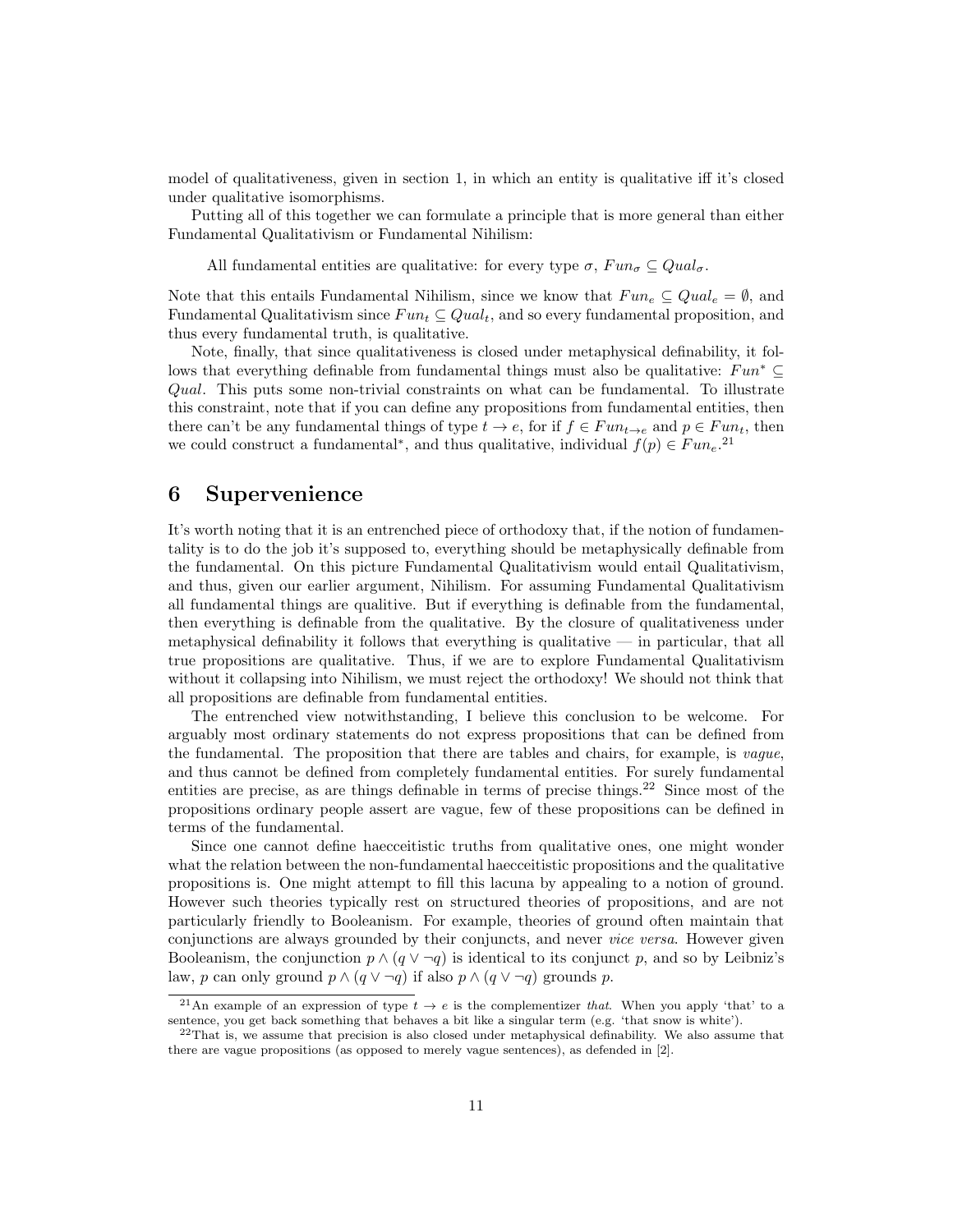I shall continue to explore a relatively coarse-grained theory of propositions, and will adopt a modal formulation of the connection:

#### Supervenience on the Qualitative All propositions supervene on the qualitative propositions.

Here 'supervenience' just means that every truth is metaphysically necessitated by some qualitative truth. This is just one form of supervenience, stating a modal constraint between the domain of propositions and the qualitative propositions. One could also explore supervenience theses at other types: for example, one could explore the idea that all properties (of type  $e \to t$ ) supervene on qualitative properties; in the higher-order setting there are also similar supervenience theses concerning higher-order properties and relations, and so on.

Evidently the supervenience of all truths on the qualitative propositions follows, given Fundamental Qualitativism, from another attractive supervenience thesis:

#### Supervenience on the Fundamental Everything supervenes on the fundamental.

As before, there are lots of different ways to formulate this. We will simply focus on the thesis that every truth is necessitated by some truth that can be metaphysically defined from fundamental entities.<sup>23</sup> I will simply refer to these two supervenience ideas as Supervenience.

We will show shortly that, assuming the Boolean connectives are qualitative, every proposition is necessarily equivalent to a qualitative proposition. Thus a suggestive surrogate for grounding would be necessary equivalence: every non-fundamental haecceitistic proposition is necessarily equivalent to a qualitative proposition.

One immediate consequence of Supervenience, along with the plausible hypothesis that not all truths are qualitative, is that this sort of theory is committed to the use of metaphysically impossible worlds. Suppose for the sake of argument that in addition to Booleanism we assume that propositions form a *complete atomic* Boolean algebra, so that each proposition is effectively isomorphic with the set of maximally strong consistent propositions (the atoms) that entail it. Let's call these maximally strong consistent propositions world propositions. Now suppose  $p$  is a haecceitistic proposition that is necessarily equivalent to some qualitative proposition q. Since  $p$  and  $q$  are distinct, it follows from general facts about atomic Boolean algebras, that there's some world proposition w that entails  $p$  but not  $q$  or *vice versa*. But since  $p$  and  $q$  are necessarily equivalent, and thus are entailed by exactly the same metaphysically possible world propositions, it follows that  $w$  must be a world proposition that is metaphysically impossible. Thus, just like the grounding theory, our theory of fundamentality requires a hyperintensional theory of propositions (in the sense that necessarily equivalent propositions needn't be identical) but unlike those theories we keep Booleanism.

We suggested earlier that the Boolean connectives are qualitative. Given this assumption we can shed some light on the structure of the qualitative propositions,  $Qual<sub>t</sub>$ . Here is one important consequence:

Closure of qualitative propositions under Boolean operations If  $p$  and  $q$  are qualitative, so is  $\neg p$ ,  $p \land q$  and other Boolean combinations of p and q.

<sup>23</sup>One way in which this would be true would be if each truth was simply necessitated by a fundamental truth. However, my formulation is neutral on the question of whether there are any fundamental propositions. The idea that there are no fundamental propositions might flow naturally from a 'no redundancy' conception of fundamentality. For example, it would be redundant to include the proposition that Sparky is an electron as fundamental, if Sparky and electronhood are fundamental.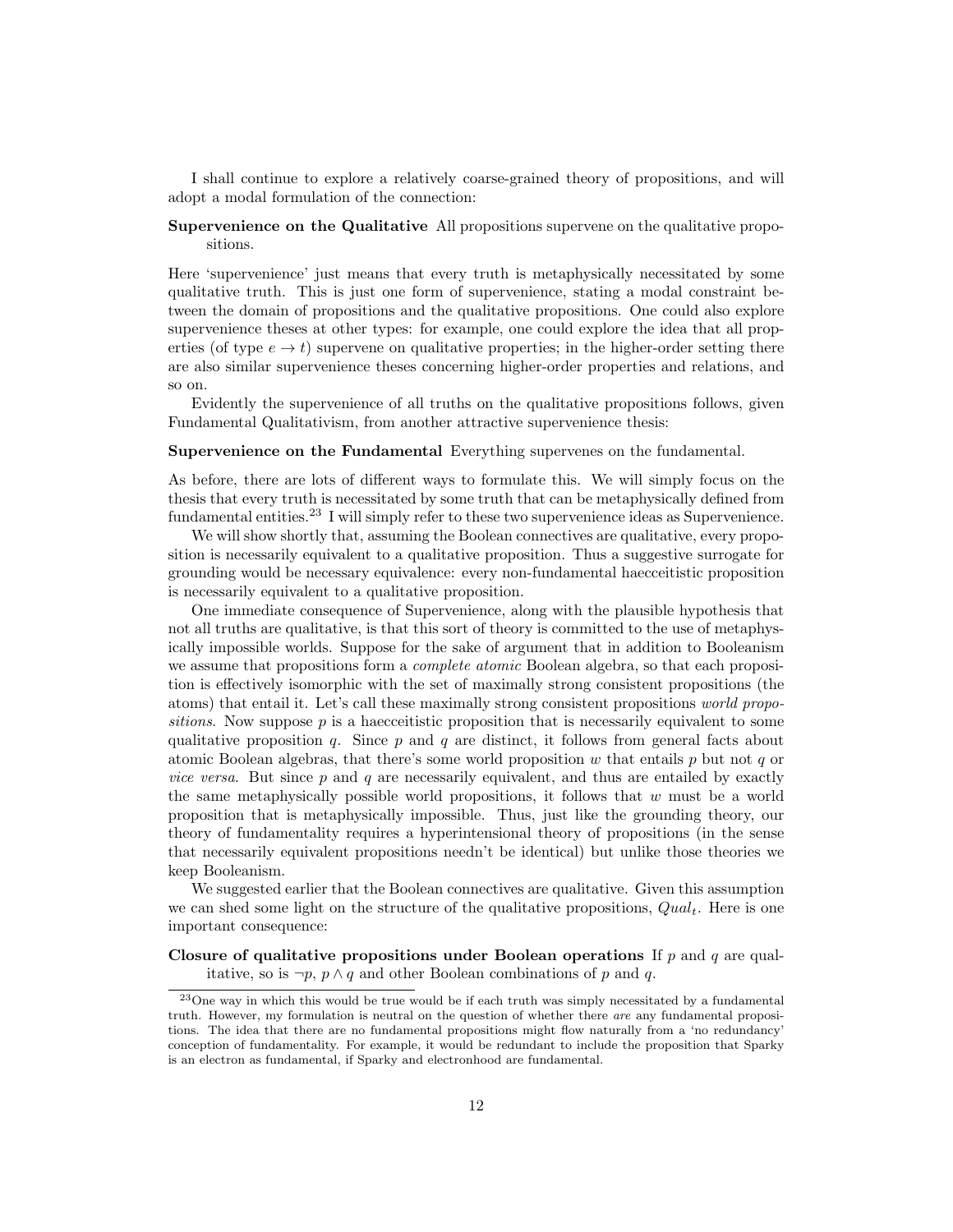Recall that above we showed that qualitativeness is closed under application. So it follows that if p and  $\wedge$  are qualitative that  $\wedge$ (p) is qualitative, and moreover if q is also qualitative it follows that  $\land$ (p)(q) is qualitative — i.e. whenever p and q are qualitative so is their conjunction. Similar conclusions follow for the other Boolean connectives.

Similar arguments show that if infinitary disjunction and conjunction are qualitative, infinite disjunctions and conjunctions of qualitative propositions are also qualitative. Lastly, it follows that if the underlying algebra of propositions is complete and atomic, then the algebra of qualitative propositions is also atomic.<sup>24</sup> Putting this all together, the qualitative propositions form a complete atomic Boolean algebra under the Boolean operations.

It is now routine to show that, given Supervenience, every proposition is necessarily equivalent to a qualitative proposition. Given any proposition  $p$ , the weakest qualitative proposition,  $q$ , that necessitates  $p$  will be necessarily equivalent to  $p$ . For if there were a metaphysical possibility where  $p$  was true but  $q$  false, then the maximally strong consistent qualitative proposition that contains that metaphysical possibility could be disjoined with q and the resulting disjunction would also metaphysically necessitate p, contradicting the assumption that q was the weakest qualitative proposition with this feature.<sup>25</sup>

Let us briefly pause to assess the significance of this result. One might worry that this fact erases any important difference between Fundamental Nihilism/Qualitativism and ordinary Nihilism/Qualitativism. For we have learned, given Supervenience, that even if there are non-qualitative propositions they are always modally equivalent to qualitative propositions. One might thus wonder what work the non-qualitative propositions do for us, since they can always be replaced, at least in modal contexts, by qualitative surrogates. To this charge I must concede, of course, that as far as doing fundamental metaphysics is concerned there is no role for non-qualitative propositions. But this is, after all, exactly the point of Fundamental Nihilism: that while haecceitistic propositions exist, they do not feature in fundamental theorizing about the world. But there are many non-fundamental sciences where hyperintensional differences are important. Semantics is one example, and an advantage of Fundamental Nihilism is that one can give a straightforward semantics for ordinary sentence involving reference to and quantification over individuals. It's also worth noting that lots of contemporary metaphysics is concerned with the relation between the fundamental and non-fundamental, and this is often understood in hyperintensional terms.

We can form an intuitive picture of the relation between the qualitative and haecceitistic as follows. Given the atomicity of the qualitative propositions, it follows that logical space can be carved up into equivalence classes, or cells, consisting of maximally strong consistent qualitative propositions. A qualitative proposition is any proposition that is a union of cells, and haecceitistic propositions can sometimes cut across these cells. Moreover, assuming that metaphysical modality goes by a logic of S5, it follows that the modal accessibility relation

<sup>&</sup>lt;sup>24</sup>If the underlying algebra of propositions is complete and atomic, then for any world proposition  $w$ (possible or impossible), the conjunction of qualitative propositions  $w$  entails is also a consistent qualitative proposition that w entails. Since every world proposition entails a maximally consistent qualitative proposition it follows that the algebra is atomic.

<sup>&</sup>lt;sup>25</sup>Here is the argument in a little more detail. Suppose w is a metaphysical possibility where p is true and  $q$  false. Since the qualitative propositions are complete, the conjunction,  $r$ , of all qualitative propositions entailed by w is qualitative, and settles any other qualitative proposition by entailing either it or its negation. If w' were another metaphysical possibility where r is true, then w and w' would agree about all qualitative matters but disagree about some truth (e.g. whether w obtains or not). This contradicts supervenience, so w is the only metaphysical possibility where r is true. Every metaphysical possibility where  $q \vee r$  is true is either identical to w or a world where p is true. Thus any metaphysical possibility that makes  $q \vee r$  true is a metaphysical possibility that makes p true. So  $q \vee r$  is a qualitative proposition that necessitates p, contradicting our assumption that q was the weakest such proposition.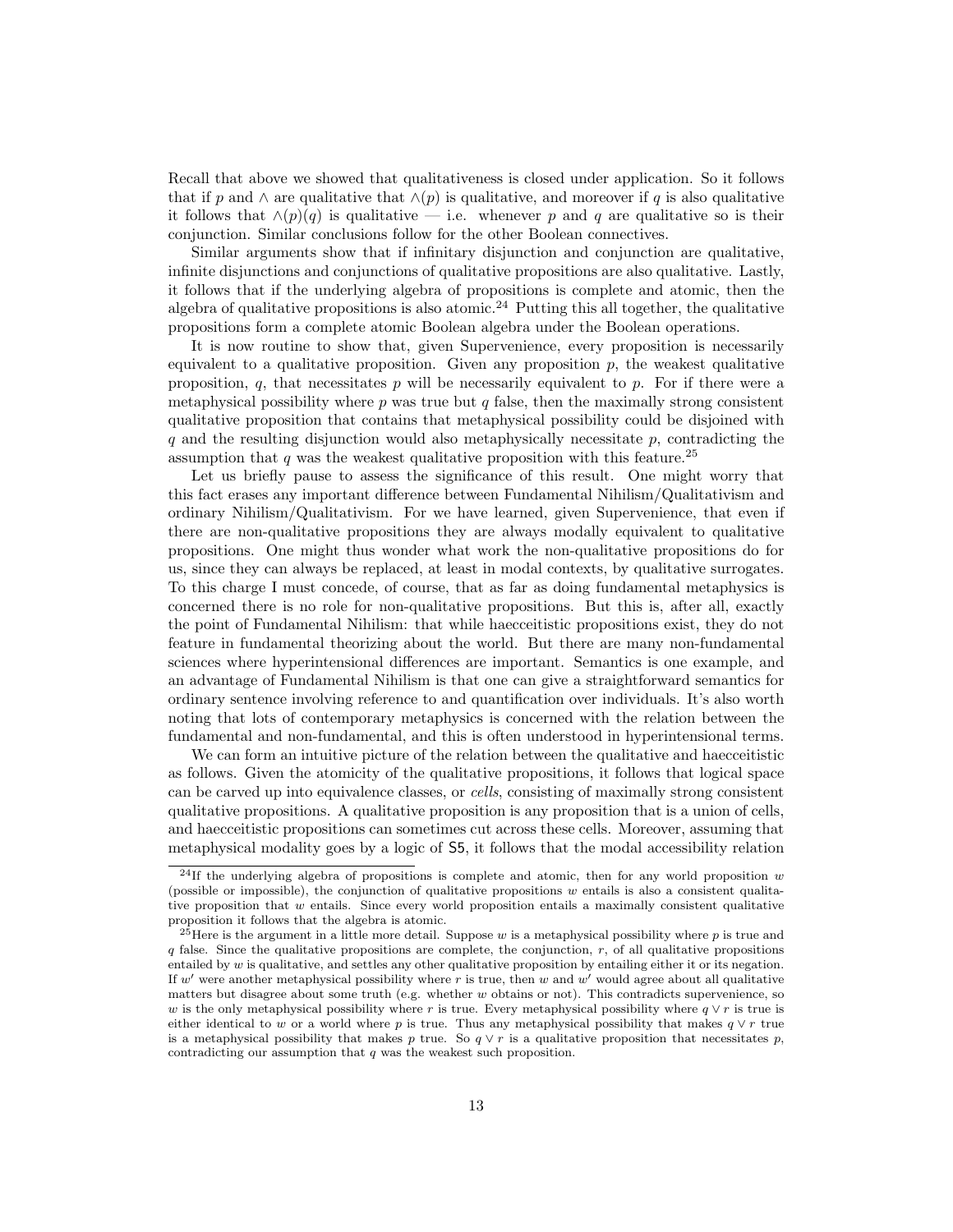

Figure 1: The qualitative propositions carve out logical space into four disjoint cells, where worlds within a cell agree about all qualitative matters.  $w_1, ..., w_4$  represent an equivalence class of worlds that are metaphysically possible relative to one another. No more than one member of an equivalence class belongs to any cell.

will also partition logical space into equivalence classes, where  $x$  and  $y$  are equivalent if according to x, y is possible.<sup>26</sup> Given the supervenience of everything on the qualitative, it follows that the intersection of any modal equivalence class with any cell cannot contain more than one world. For worlds in the same cell agree about all qualitative matters, and if two worlds in the qualitative same cell were modally accessible to one another, that would mean there's two metaphysical possibilities consistent with the same qualitative facts, contradicting Supervenience.<sup>27</sup>

## 7 Why can't we be nihilists about propositions?

We are now in a position to investigate Fundamental Qualitativism and Fundamental Nihilism. As we noted earlier, it's natural to think that these stand or fall together.

The picture that arises from such a view is that there are no fundamental things of type e. This follows from our general principle that the fundamental is qualitative: in particular, Fun<sub>e</sub> is empty since  $Fun_{e} \subseteq Qual_{e} = \emptyset$ . Given the closure constraint on qualitativeness this means that nothing of type e can be defined from fundamental entities either: if one can define an individual from some entities, those entities are not qualitative, and are thus not all fundamental.

In order for such a view to be viable, there must be a rich set of fundamental entities belonging to other types. To illustrate this point, consider our thesis that everything supervenes on the fundamental. A metaphysics on which there are no fundamental entities

 $^{26}\mathrm{Given}$  S5 this relation is reflexive, symmetric and transitive.

 $^{27}$ An anonymous referee has noted that the above appears to contradict something claimed in the introduction: that our theory recreates metaphysical possibilities corresponding to the swapping of qualitative roles in an individualistic metaphysics (although the recreated possibilities will be qualitatively different). One might be tempted to think this because each world in a cell 'corresponds', as it were, to the different ways of switching the roles of individuals in a individualistic theory. If only one world in a cell is metaphysically possible, then it looks like there can't be two metaphysically possible worlds corresponding to a switching of qualitative roles. However, the above reasoning does not preclude there being two metaphysically possible, but switched, worlds in different cells. Indeed, in our reconstruction of these haecceitistic possibilities, there are primitive qualitative propositions that distinguish them, forcing them to belong to different cells. We shall treat this more thoroughly later; see figure 4 and the surrounding discussion.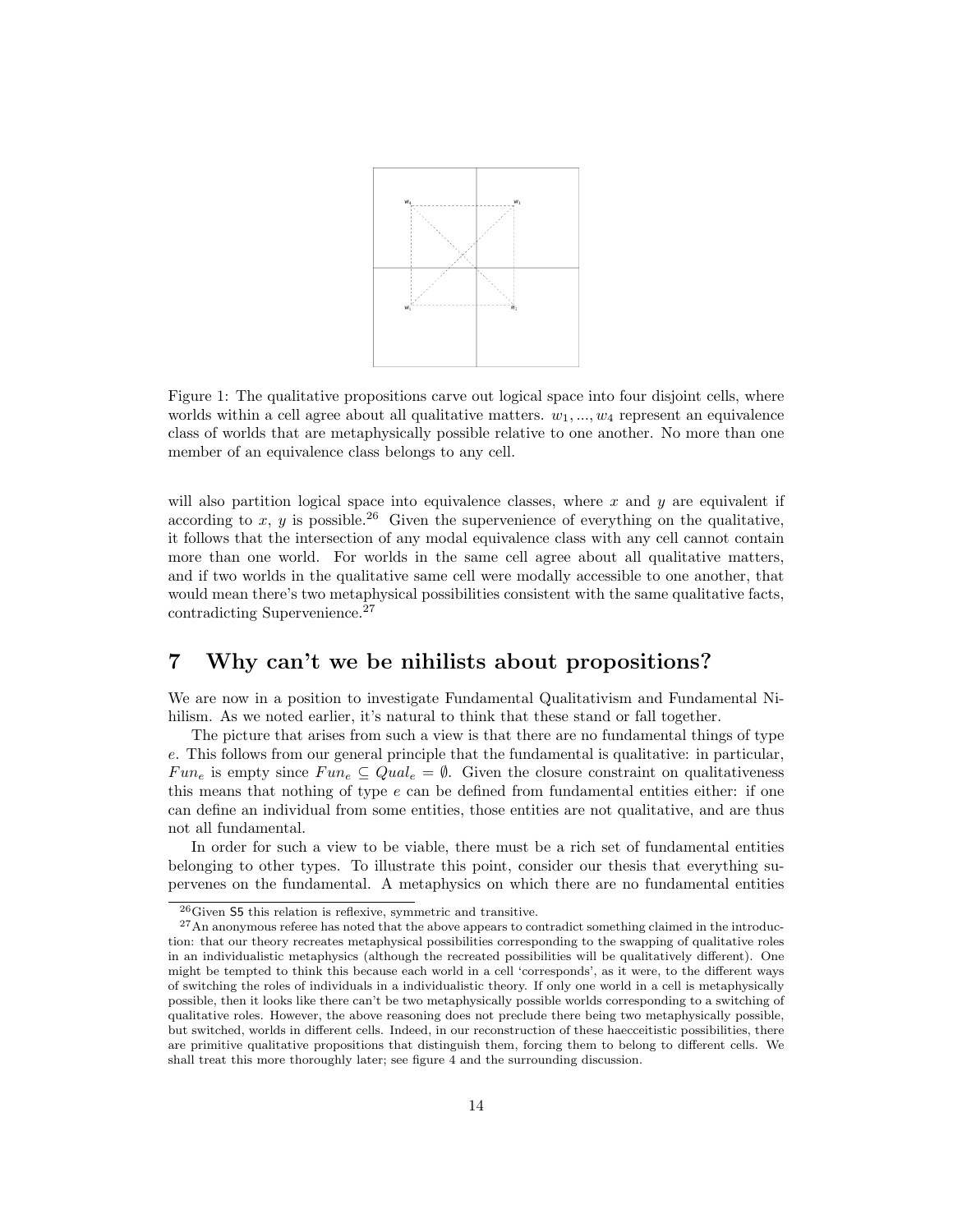in any type would not be able to accommodate this supervenience idea. In particular, it follows that there are no fundamental (or even fundamental<sup>∗</sup> ) propositions of type t. But since there are many metaphysical possibilities (more than one, at least) there simply aren't enough fundamental (or fundamental<sup>∗</sup> ) propositions to make supervenience true.

In order to respect Supervenience, it has to be possible to specify every metaphysical possibility using only fundamental operations. That is to say, for every metaphysical possibility w one has to be able to find a (consistent) fundamental<sup>∗</sup> proposition that necessitates it. (Such a proposition 'uniquely specifies' a possible world  $w$  in the sense that  $w$  is the only metaphysical possibility consistent with it. But there will in general be other impossible worlds that are also consistent with that proposition — recall that in general at most one world in any cell is metaphysically possible.) If you can't construct enough propositions from the fundamental things, then supervenience is false.

In the context of Nihilism — the view that there are no individuals, fundamental or otherwise — a similar constraint emerges. According to this theory sentences involving first-order existential quantification are strictly speaking *false*, but one needs some sort of theory telling us why they are nonetheless assertable or helpful. This usually goes by way of a paraphrase: for every false individualistic sentence, there is a truth in the vicinity that doesn't entail the existence of individuals. In this case one needs a rich set of *propositions*, fundamental or otherwise, in order to for there to be enough truths around to paraphrase each false sentence. Roughly, one needs there to be as many true propositions around as there *would have been* had the individualistic theory been true.<sup>28</sup> And so it is crucial to realize that if this view is to be viable, the domains of non-individual type have to be populated. Although there are many parallels, there are some important differences between the reconstructive projects for Nihilism and for Fundamental Nihilism, so I shall keep both in the discussion in what follows.

#### 8 Functorese

The standard way to populate the domain of things of type  $t$  is to postulate fundamental properties and relations (such as, for example, the property of being an electron, of type  $e \rightarrow t$ ) and fundamental individuals (such as Sparky), from which one can construct propositions (such as, Sparky is an electron). But there are alternative ways to populate the domain of things of type  $t$  that don't involve postulating any fundamental things of type e. One proposal that has received a lot of attention recently is functorese.<sup>29</sup> As with an individualistic metaphysics, one takes some properties and relations as fundamental: that is, we populate the domains of unary predicates of type  $e \rightarrow t$ , binary predicates of type  $e \rightarrow (e \rightarrow t)$  and so on. However instead of introducing fundamental individuals we introduce predicate functors. Syntactically, a predicate functor is something that takes a

<sup>28</sup>It's worth considering why this is so. Couldn't we get by with two propositions, a single falsehood and a single truth which is the target of each false but seemingly true individualistic sentence? I take it that one of the reasons for pursuing a paraphrase strategy is to explain why it's often useful to assert falsehoods. Suppose that there is both a bear and a rabbit behind you: it's more urgent that I warn you that there's a bear behind you, than that I warn you that there's a rabbit behind you. If these warnings had the same true paraphrase we couldn't explain this urgency. These considerations suggest that the nihilist needs there to be as many propositions as there would have been had the individualistic theory been true.

 $29$ See Dasgupta [8], Turner [23]). The basic idea was first articulated by Quine, and axiomatizations were later provided by Bacon [3] and Kuhn [14]. The project is also closely related to the program of eliminating variables from theories, originating in Curry's combinatory logic [7]. (See also variable free approaches in linguistics (see Jacobson [13]).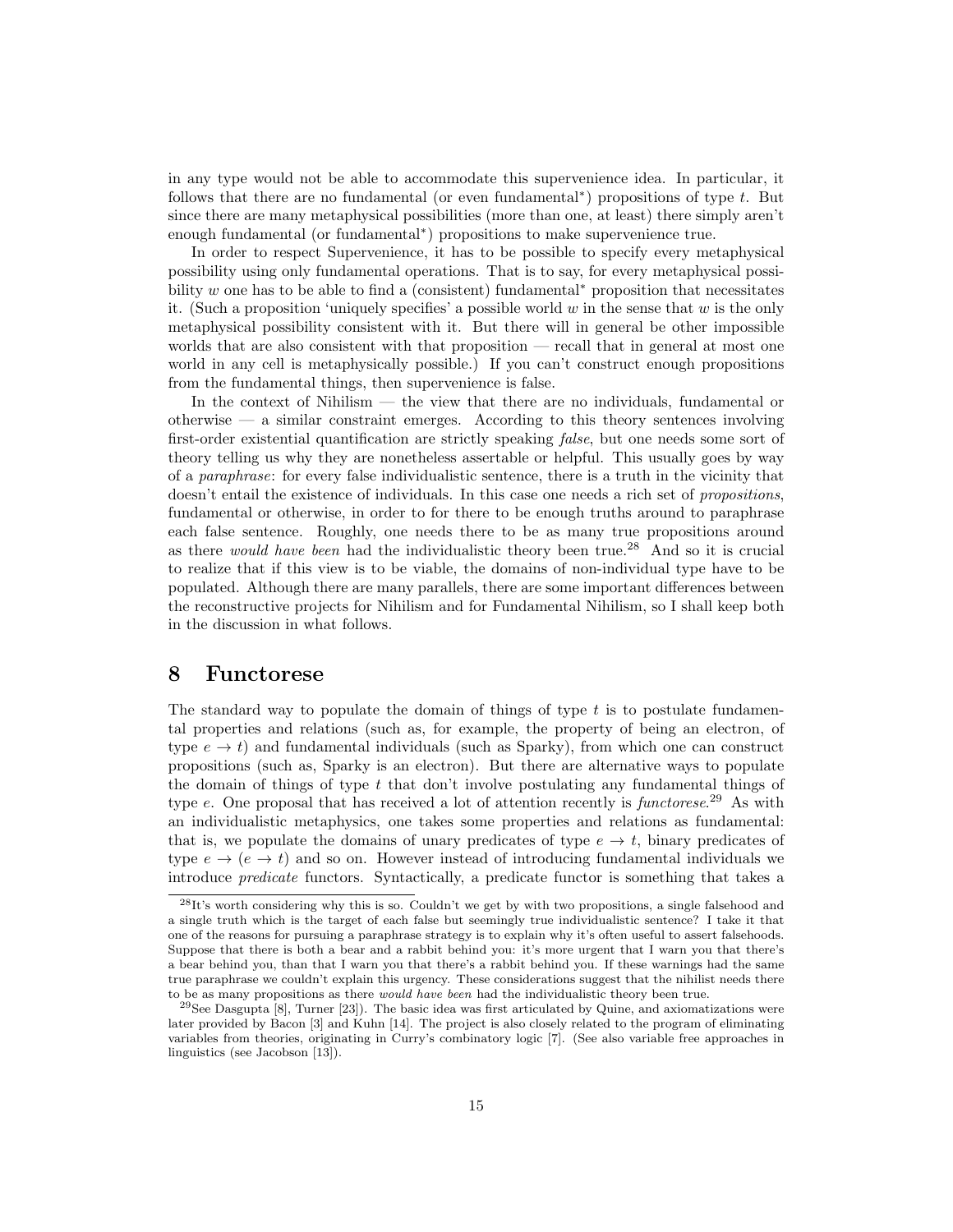predicate, or a sequence of predicates to another predicate of possibly a different arity (one treats sentences as 0-ary predicates). In the present type theory, an example of a predicate functor is something of type  $(e \to t) \to t$ , that takes unary predicate to a 0-ary predicate. Thus one can see how one could construct a proposition from a fundamental predicate and a fundamental predicate functor without invoking any fundamental individuals. Functorese can also be deployed to assist the Nihilist, this time postulating properties and predicate functors to avoid individuals altogether.

Here are some examples. To conjoin two predicates F and G in the simply typed  $\lambda$ calculus we need singular variables: we first apply both predicates to a singular variable, x, and form a conjunction  $Fx \wedge Gx$ , and then we  $\lambda$  abstract to get another predicate  $\lambda x(Fx \wedge Gx)$ . In functorese this would be treated with a primitive predicate functor, of type  $(e \to t) \to (e \to t) \to e \to t$ , which takes two predicates and directly returns their conjunction. There is also a primitive predicate functor  $\Delta$  which when given a predicate returns a sentence: roughly if C is the predicate of being a cat, then  $\Delta(C)$  expresses what we would ordinarily express by saying 'something is a cat'.<sup>30</sup> (Turner [23], for example, suggests we pronounce this proposition 'it is catting', in analogy with expressions like 'it is raining' or 'it is cold'. The latter sorts of sentences do not overtly predicate a property to any particular thing, they merely say that certain features are manifest (such as cold) without saying that any particular individuals have those features.)

This language offers useful resources for both the Nihilist and the Fundamental Nihilist. It's possible to prove that no individuals can be defined from predicates and the standard predicate functors.<sup>31</sup> Yet clearly many propositions can be defined from these resources, suggesting that there might be a way to specify each metaphysical possibility using only predicates and predicate functors.

A simple way to see this is possible is is to introduce some non-standard predicate functors to play the role of individuals. For any individual — say, Socrates — there is a predicate functor of Socratizing, of type  $(e \to t) \to t$ , which expresses the operation that takes a property as argument and returns (what we would ordinarily describe as) the proposition that that property is instantiated by Socrates. (Of course, it cannot really return the proposition that Socrates instantiates the property, since there is no such thing as Socrates on this picture — the thing returned is merely a surrogate for propositions about Socrates.) Now suppose that we have a description of each metaphysical possibility in individualistic terms — using (non-fundamental) individuals and properties. It's possible to find an equivalent description of each possibility by invoking the same properties and relations, but replacing each individual by its associated predicate functor instead. (Thinking about it another way, this view is a version of the *bundle theory*, in which individuals are identified with collections of properties; in this variant they are properties of properties, things that map properties to propositions.  $32)$ 

<sup>&</sup>lt;sup>30</sup>Since I am presenting a version of functorese that is consistent with the simple theory of types outlined in section 4, there are some minor differences between my presentation and standard presentations. For example, in the usual version of functorese  $\Delta$  is an operation that takes a predicate of any arity greater than 0, and returns another predicate of one less arity. As such this operation has no type, since the arity of the argument of a functor is uniquely determined by its type. Technically in the present setting we need an infinite collection of predicate functors  $\Delta_n$ , one for each arity.

<sup>&</sup>lt;sup>31</sup>For every individual you can construct a permutation that moves it, but fixes all the standard predicate functors. Indeed for any permutation  $\pi$  of  $D_e$ , there is a permutation of the entire structure generated by  $\pi$ on the individuals, and the identity permutation on the propositions, which fixes all the predicate functors.

 $32$ The view in which individuals are sets of properties, as opposed to properties of properties, is not particularly plausible anyway since, on the assumption that an individual has a property if it contains it, it follows that individuals have all their properties essentially.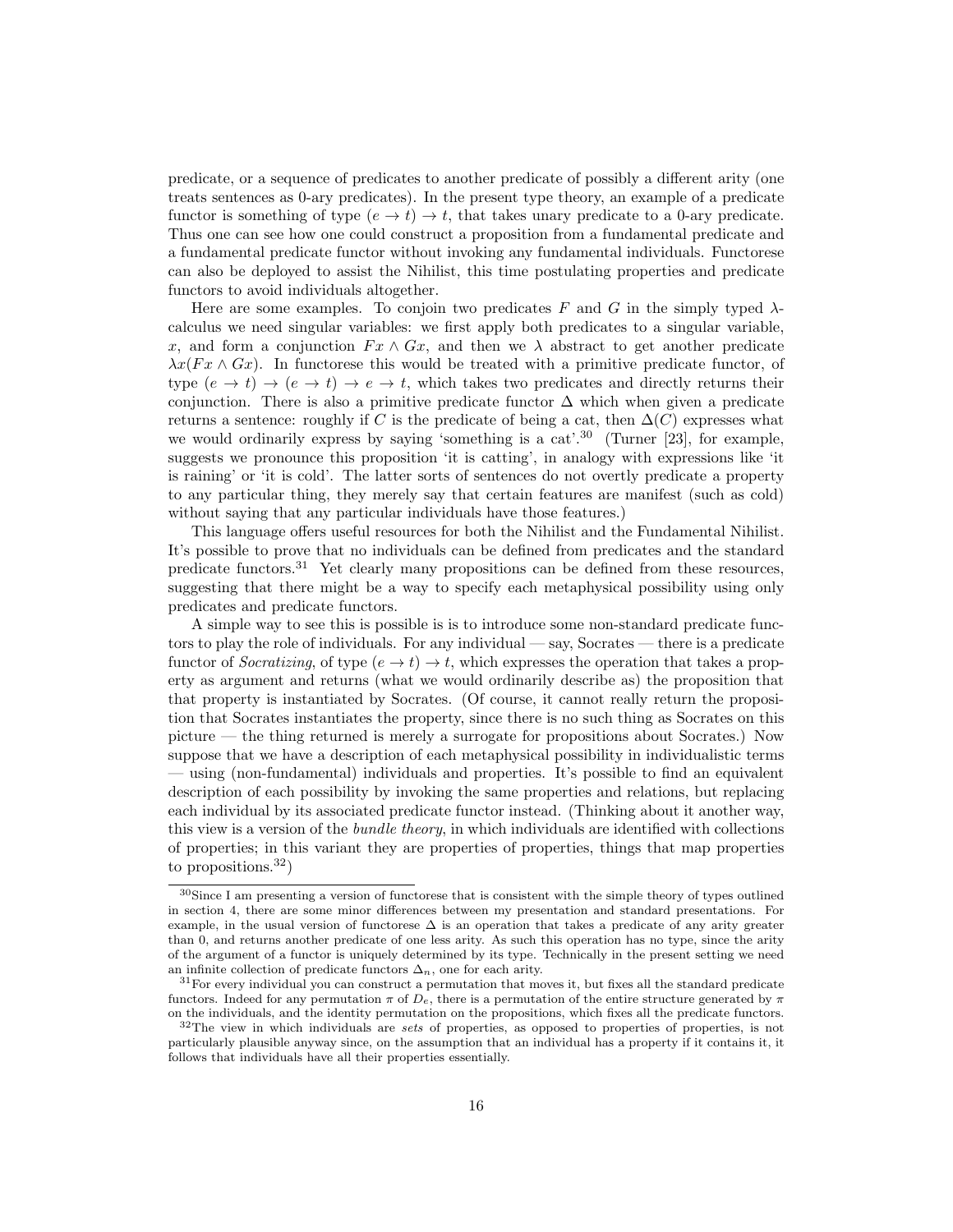Let us examine the application of functorese in the context of Nihilism and Fundamental Nihilism, in turn. Although functorese has been touted as a valuable tool for the Nihilist, there are some serious obstacles to this approach to reconstructing reality in Nihilistically acceptable terms. Probably the most urgent problem is that the functorese replacement for singular quantification is not obviously any different from the orthodox account of quantification that assumes individuals. That account, which traces back to Frege, similarly treats singular quantification as a kind of predicate functor — an operation of type  $(e \to t) \to t$ ) — and leaves the task of dealing with variables to the  $\lambda$  abstractor.<sup>33</sup> The main difference between functorese and that account of quantification is not in the treatment of the quantifier, but in the handling of jobs typically dealt with by using variables — functorese does it in a variable free way (see Turner [23]). If this is right, then it is not at all obvious that functorese is as ontologically innocent as it appears to be.

The functorese nihilist also falls afoul of an attractive functionality principle, capturing the intuition that properties are completely determined by their application behavior:

#### **Functionality** If  $Fx = Gx$  for every x then  $F = G$ .

Here F and G are predicates, and x a singular variable, but the principle can be generalized to any functional type. Functionality is guaranteed in the models we described earlier by the fact that we identified the domain  $D_{e\rightarrow t}$  as a set of functions from individuals to propositions.

The reason Functionality is troublesome for the functorese Nihilist is that if there are no individuals it follows that there is at most one property (since the antecedent of Functionality is always vacuously true). But if there is at most one property then we can't draw the distinctions necessary to single out all metaphysical possibilities in the way that the functorese nihilist has suggested. If being an electron and being a proton are the same property, for example, then we can't describe in functorese a world where there are electrons but no protons.

Functionality should be distinguished from the much stronger (and much less plausible) extensionality principle, which says that coextensive properties are identical — the principle that if  $Fx \leftrightarrow Gx$  for every x then  $F = G$ . Functionality is sometimes opposed on the grounds that there is contingent existence (see Bealer [4]): suppose, for the sake of argument, that for any actual individual the proposition that they are a unicorn is the inconsistent proposition  $(\forall x(Ux = \bot))$ , but there could have been an individual such that it is not inconsistent that they are a unicorn — then the property of being a unicorn is not identical to the inconsistent property even though they map the same actual individuals to the same propositions. But even in this case there is a weakening of functionality that is also quite attractive (also suggested in Bealer [4]):

#### **Modalized Functionality** If it's logically necessary that  $Fx = Gx$  for every x then  $F = G$

Here a proposition is a 'logical necessity' if it is the same proposition as the Boolean tautology,  $\mathcal{T}^{\mathcal{A}}$ . This principle is true in natural possible world, variable domain, models of type theory that don't posit any logically impossible individuals.<sup>35</sup> By a similar argument it follows that if being an electron and being a proton are different properties, then it's

<sup>33</sup>See for example Carpenter [6] chapter 2.

 $34$ The operator  $=$   $\top$  behaves like a very broad necessity operator — see Bacon [1]. In the present context it corresponds to be true in all possible and impossible worlds.

<sup>&</sup>lt;sup>35</sup>The feature of these sorts of models that is important for validating Modalized Functionality is that properties are uniquely determined by functions from worlds and individuals to truth values.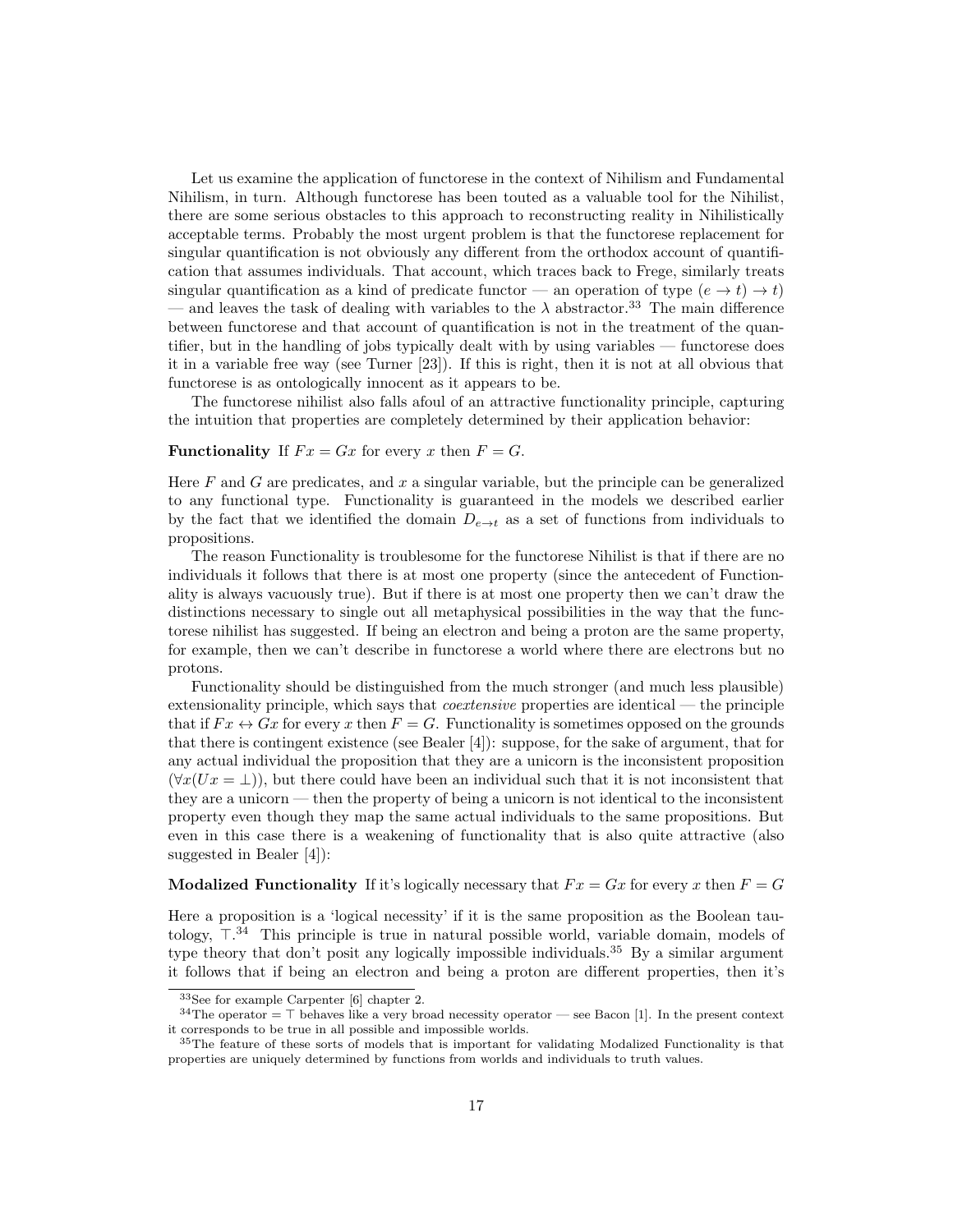at least logically possible that Nihilism is false, for the principle entails that it's logically possible that there's a proton that's not an electron or an electron that's not a proton.

The core insight that these functionality principles capture is the idea that a property is essentially determined by its behavior on individuals (even if, perhaps, some of those individuals only possibly exist). Differences between properties have to be grounded in differences between what those properties do. The Nihilist wants there to be primitive differences between properties like being an electron and being a proton, even though these properties have exactly the same behavior.<sup>36</sup>

It is worth noting that functionality does not only present a problem for the functorese Nihilist, but for other anti-individualistic views that try to construct the world out of properties: an example of this sort is a version of the bundle theory that rejects individuals but attempts to reconstruct them as bundles of properties.

Let us now turn to Fundamental Nihilism. It should be noted that neither of the above objections apply straightforwardly to the Fundamental Nihilist. A Nihilist who uses functorese appears to be quantifying over individuals when they say things like  $\Delta(E)$ , undermining the central Nihilist thesis. But the Fundamental Nihilist already accepts the existence of individuals and should have no problem with this. She could drop all pretense that  $\Delta$  is anything other than the existential quantifier, and maintain that the existential quantifier is fundamental while no individual is fundamental or definable from the fundamental. As we saw earlier it is perfectly consistent to maintain that there are fundamental properties, that  $\Delta$ , the existential quantifier, and the other standard predicate functors are fundamental, and simultaneously maintain that no individuals are fundamental or definable from the fundamental.

More specific problems arise, however, if we are pursuing particular reconstructive strategies involving non-standard predicate functors. For example, even though the non-standard predicate functors associated with individuals aren't individuals, it follows by the Permutation Criterion that the associated individual is definable in terms of it: any permutation that fixes the Sparky predicate functor, for example, also fixes  $Sparky.$ <sup>37</sup> (Recall that, unlike the Nihilist, there is such a thing as Sparky for the Fundamental Nihilist.) Thus any account that postulates the Sparky predicate functor as a fundamental predicate functor must also accept Sparky as a fundamentally definable individual.<sup>38</sup> However, for all we've said,

<sup>36</sup>An anonymous referee has suggested to me a version of functorese nihilism in which predicates are not fundamentally analyzed in terms of things of type  $e \to t$  at all, but rather in terms of things whose types only involve ts. I am broadly sympathetic to this sort of response, and I pursue a similar line of thought in section 9. But it is not clear to me that any such view can really be counted as a version of predicate functorese, since, as I have been using the term, a predicate simply is something of type  $e \to t$ . (Of course, if the view described in section 11 can be understood as a version of predicate functorese under a more liberal interpretation of 'predicate', then I have no objection to predicate functors; but this is just a verbal issue.)

<sup>&</sup>lt;sup>37</sup>Here we assume that the  $D_{e\to t}$  consists of all functions from  $D_e$  to  $D_t$ . One can show this by considering the result of applying the Sparky predicate functor to the haecceity of Sparky: the property that maps Sparky to  $\top$  and every other element of  $D_e$  to  $\bot$ .

<sup>&</sup>lt;sup>38</sup>This argument relies on the permutation criterion for definability. A weaker criterion that delivers many of the same results identifies definability with definability using combinators (i.e. things definable using only variables and  $\lambda$ ). In the latter case it can be proven that no individuals can be defined from any set of predicates and predicate functors. This follows from the Curry-Howard isomorphism, which states that at least one expression of type  $\tau$  can be defined from things of type  $\sigma_1...\sigma_n$  iff  $\tau$  is provable from  $\sigma_1...\sigma_n$  in intuitionistic logic, treating the  $\rightarrow$  symbol as the conditional and e and t as propositional letters. It is easy to see that e cannot be proved from the types of predicates and predicate functors. Consider the following classical model (which is therefore also a model of intuitionistic logic):  $e$  is false and  $t$  is true. Every n-ary predicate type —  $t, e \rightarrow t, e \rightarrow e \rightarrow t$ , and so on — is easily verified to be true. A predicate functor is of the form  $\sigma_1 \to \sigma_2 \to \dots \sigma_n \to \tau$ , where  $\sigma_1 \dots, \sigma_n, \tau$  are all predicates. It follows that the type of any predicate functor is true in this model, since the type of any predicate is true. Since e is false one cannot prove e from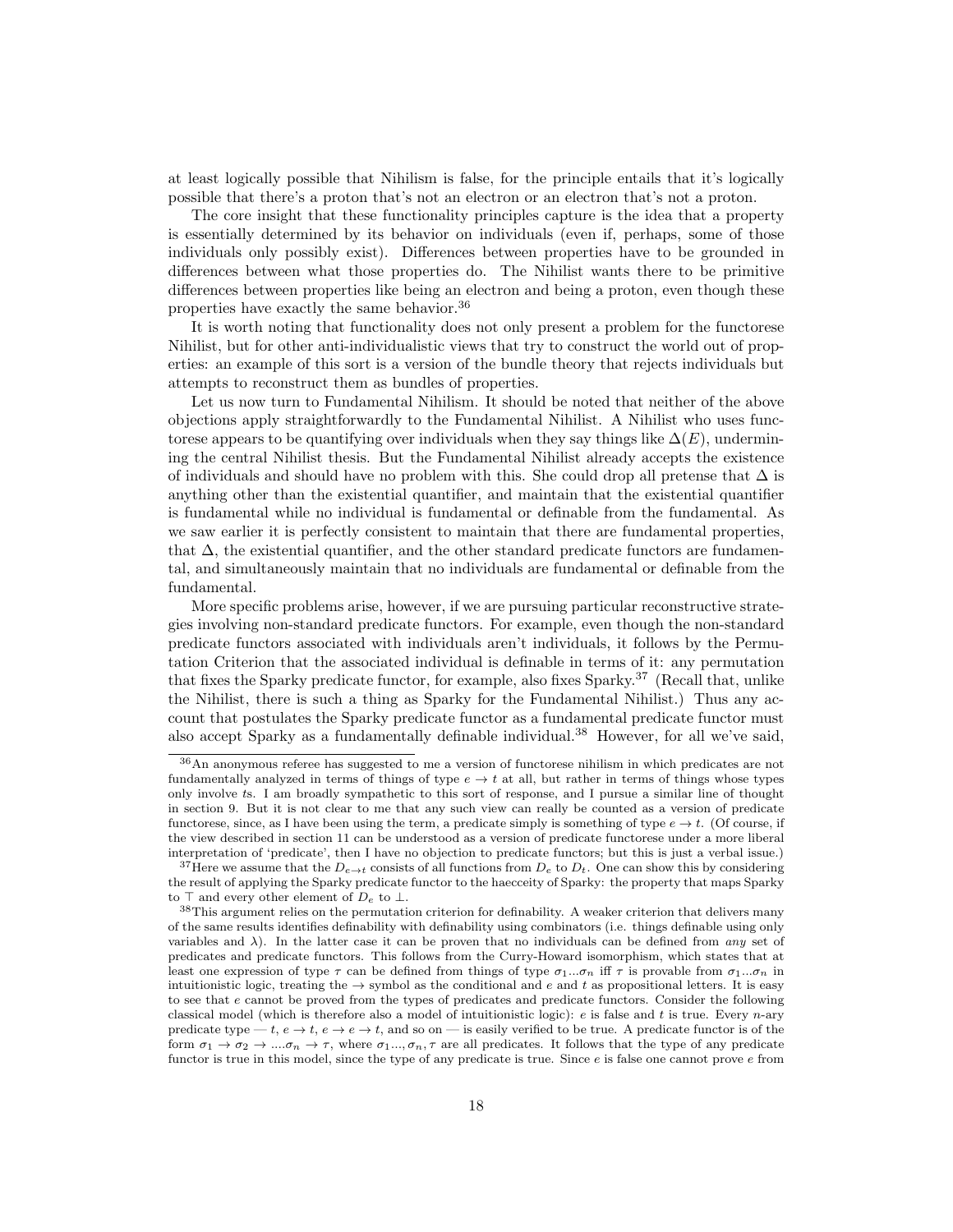it may be possible to reconstruct individualistic metaphysical theories without appealing to individualistic predicate functors. The viability of a functorese version of Fundamental Nihilism thus strikes me as open.

# 9 The propositional hierarchy

Recall that in our model we made the assumption that the domain  $D_{\sigma \to \tau}$  is a set of functions with domain  $D_{\sigma}$  and codomain  $D_{\tau}$  — an assumption which encodes the Functionality principle. Given Nihilism and our modeling assumptions, it follows that the domain  $D_{\sigma}$ of any type  $\sigma$  containing an e will be boring in a certain sense: it will either be empty, have exactly one element, or be equivalent to a type that only involves ts. Here are three representative examples: any type of the form  $\sigma \rightarrow e$  with  $\sigma$  non-empty will be empty; any type of the form  $e \to \sigma$  will have at most one element (the empty function with empty domain); and any type of the form  $(e \to \sigma) \to \sigma$  will be in one-one correspondence with σ. In the last case, the correspondence is given by a simple rule: each element a of  $D_{\sigma}$  can be identified with the function in  $D_{(e\to\sigma)\to\sigma}$  that maps the only element of  $D_{e\to\sigma}$  to a, and vice versa.<sup>39</sup>

This suggests that if we are to recover all the metaphysical possibilities in a Nihilistically friendly way, we should look for devices whose types only involve t. Thus we should not be looking at things like predicate functors. Devices we should concentrate on include things taking sentence position (type t), operator position (type  $t \to t$ ), quantifiers into sentence position (type  $(t \to t) \to t$ ), quantifiers into operator position (type  $((t \to t) \to t) \to t)$ , and so on; we shall call the types of these devices hereditarily propositional types.<sup>40</sup>

An analogous project exists for reconciling Fundamental Nihilism with Supervenience. This time we don't merely ban individuals from being fundamental, but any devices of types involving individuals, including properties and predicate functors:

#### Fundamental Propositionalism The fundamental operations have hereditarily propositional type.

Note that, even if Fundamental Propositionalism is true, it's not true that all things definable from fundamental operations have hereditarily propositional type. For example, predicate identity  $\lambda X X$  of type  $(e \to t) \to e \to t$  is definable from the fundamental (indeed, it's definable from nothing), but does not have hereditarily propositional type.

As we noted above, it's extremely natural for a Nihilist to be a Propositionalist given our functional model theory. By contrast, there's no similarly straightforward argument from Fundamental Nihilism to Fundamental Propositionalism — we saw, for example, that

the types of predicates and predicate functors.

 $39$ More generally, every e-involving relational type is equivalent to a non-e-involving relational type. The relational types are defined as follows: t is a relational type, and if  $\sigma$  and  $\tau$  are relational types then so are  $\sigma \to \tau$  and  $e \to \tau$ . First we define a translation from relational types to relational types over base types t and 1:  $t^* \mapsto t$ ,  $(\sigma \to \tau)^* \mapsto \sigma^* \to \tau^*$ ,  $(e \to \tau)^* \mapsto 1$ . Then we define a translation from this type signature to the types only involving t as follows:  $t' \mapsto t$ ,  $(1 \to \sigma)' \mapsto \sigma'$ ,  $(\sigma \to \tau)' \mapsto \sigma' \to \tau'$ . Finally, the result of composing these two translations results maps each  $e$ -involving type to a type only involving  $t$ . A simple induction shows that there is a bijection between  $D_{\sigma}$  and  $D_{\sigma^{*}}$  where we let  $D_e = \emptyset$ ,  $D_1 = \{*\}$ ,  $D_t$  may be any set, and we take the full space of functions when we define  $D_{\sigma \to \tau}$ . (I suspect a more complicated argument would establish a similar result for arbitrary types.)

<sup>&</sup>lt;sup>40</sup>More formally, t is of hereditarily propositional type, and if  $\sigma$  and  $\tau$  are of hereditarily propositional type, so is  $\sigma \to \tau$ .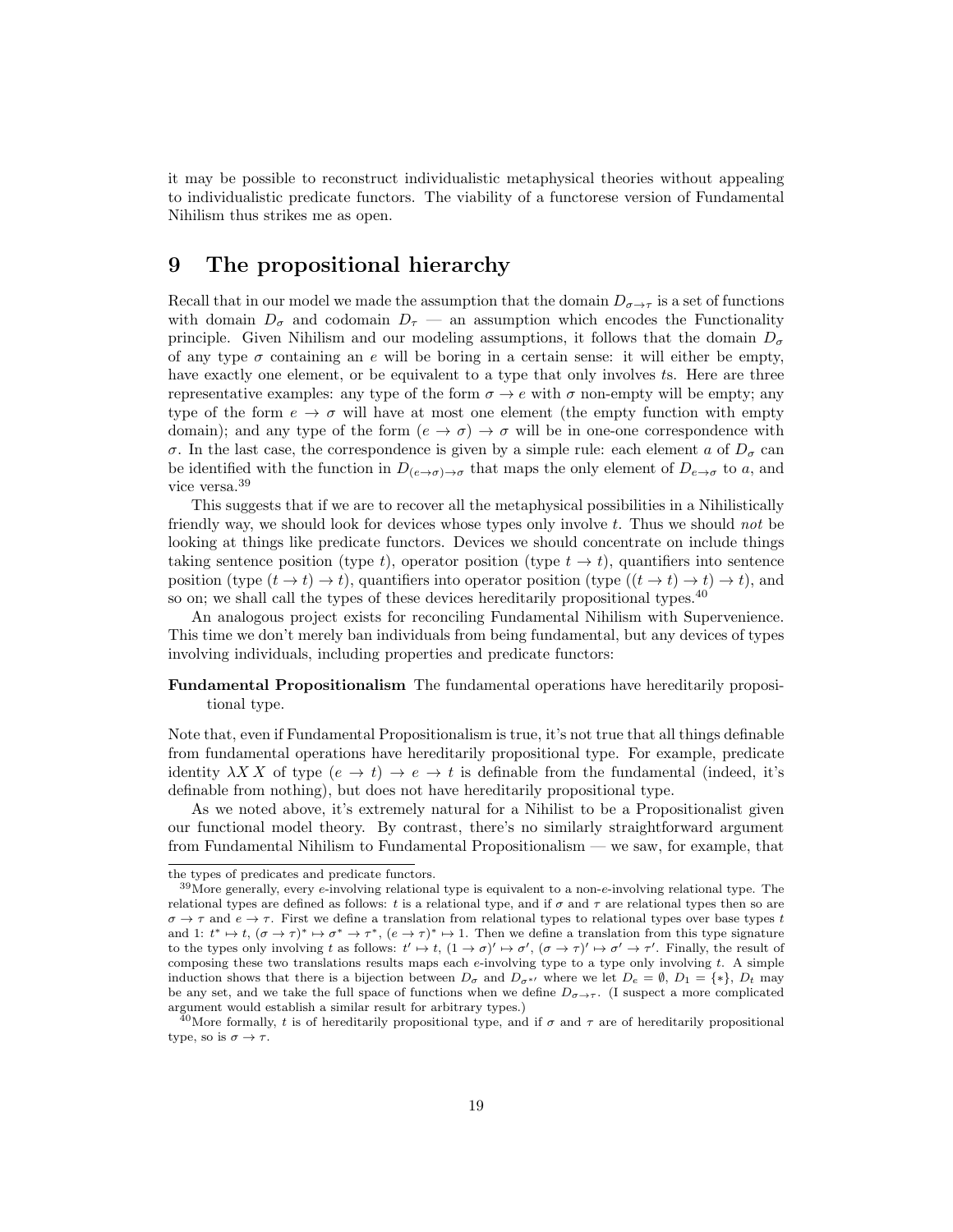it's consistent even with our strong notion of metaphysical definability that there are fundamental properties and relations, that the first-order existential quantifier and the Boolean operations are fundamental, and that no individuals are fundamental or definable from the fundamental. However, even though we are not forced to be a Propositionalist, it is a natural avenue to explore nonetheless.

# 10 A reconstruction of classical mechanics

There are many ways to be a Fundamental Propositionalist. For instance, for each possibility that we would ordinarily describe in terms of individuals and their properties, we could postulate a fundamental qualitative proposition saying that things are that way. Such a theory is infinitary, and it's unlikely that any true laws will have a simple or even finitary form. As with all metaphysical theorizing, we must appeal to considerations such as power and simplicity to adjudicate between these possible theories. In particular, if it turned out the above sort of theory is the best the Propositionalist could muster then I think that would be a strong consideration against Propositionalism.

The challenge at hand is to show how to take a concrete individualistic theory and give it a Propositionalist redescription that is of comparable simplicity. A natural place to look for a precisely circumscribed individualistic theory of this sort is physics. In what follows I shall show how to redescribe classical mechanics — a theory usually stated in terms of particles and space-time points — in a way that does away with individuals.<sup>41</sup> I tease out the assumptions needed to make it work for an arbitrary individualistic theory in section 12. The strategy described here takes an individualistic theory and outputs a nihilistic one. However, the application to Fundamental Nihilism is equally straightforward; I sketch how to do that at the end of this section.

According to classical particle mechanics the state of the world at any given time can be completely described by stating the location and momentum of every particle at that time. Moreover every possible assignment of locations and momenta to particles corresponds to some possible state of the world at some time. $42$  The heart of classical mechanics consists of a collection of laws telling us how these states evolve over time  $-$  it will tell us, for example, what state the world will be in in ten minutes given the state it is in now, and things like that. Taken at face value, classical mechanics is committed to an individualistic metaphysics. It freely quantifies over particles and space-time points so it is inconsistent with Nihilism. Moreover, if the theory as stated above is any guide to how things are fundamentally, it suggests that at least particles and space-time points are fundamental, perhaps also momenta and the mathematical objects needed to state the theory.

Now let us suppose that all of the states posited by the theory outlined above exist, but let us suppose that in accordance with Nihilism (and unlike the description above) the states do not consist of individuals with different locations and momenta. On this picture each state represents a qualitative way for the world to be, and there is a different state for each individualistic description of the world. However these different ways for the world to be are not different in virtue of any individual's being different, they are merely different

<sup>&</sup>lt;sup>41</sup>This sort of redescription is similar to the sort of strategy outlined in broad strokes by Sider in [21] (for a slightly different purpose). Thanks to a referee for pointing this connection out to me.

<sup>&</sup>lt;sup>42</sup>This therefore includes states where two particles are assigned the same location. Such states are in fact needed in order to account for collisions between point particles, although this raises some subtle issues that we don't need to get into.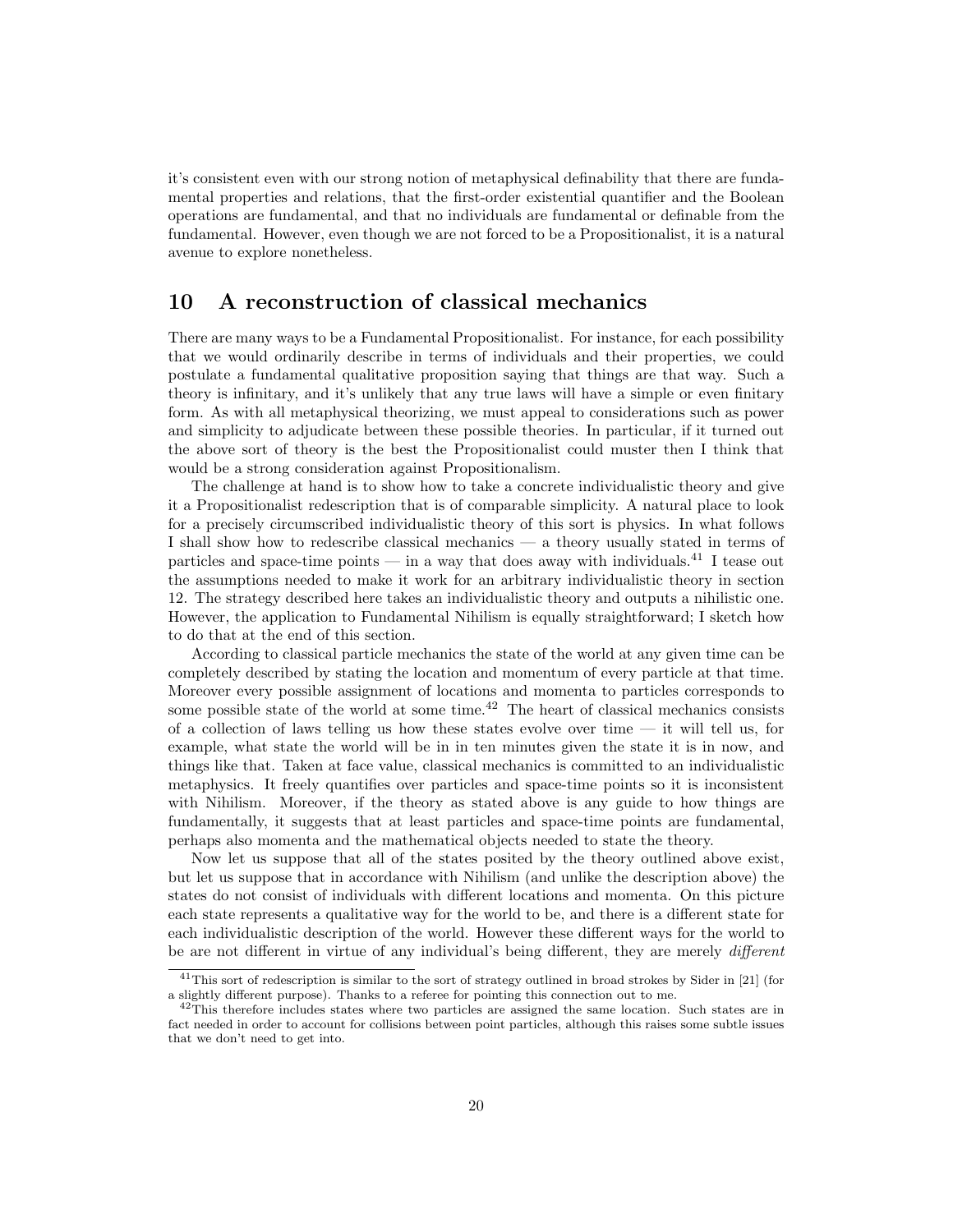

Figure 2: On top: two classical worlds depicting particles, a and b, with two different location and momentum properties. Below: the nihilistic surrogates of these worlds.

— when two states are different there are qualitative propositions that are true at one but not the other, and there is no more to it than that. See figure 2.

Now it is natural to wonder how one could go about reconstructing a theory like classical mechanics in this setting. How, for example, would we write down laws that will tell us, given the qualitative state of the universe now, what the qualitative state will be in ten minutes time? Since, on this picture, states don't have any intrinsic structure it is hard to see how to get any traction: we don't have any way to say *how* the states differ, and thus we seem to have no parameters with which to say how the state changes over time. (To make the challenge vivid, consider the two nihilistic worlds depicted in figure 2. What would it mean to say that the state depicted by the left world is part of a legal future from the present state, say, and not the right one?)

Luckily there is a reformulation of classical mechanics, Hamiltonian mechanics, that can help us see how this can be achieved. The basic idea is that although states don't have intrinsic structure, the set of states as a whole has its own geometric structure.

This is how the Hamiltonian reformulation of classical mechanics works. Recall that every possible state involving  $N$  particles can be completely specified by assigning each particle a position in a three-dimensional space of locations, and a position in a threedimensional space of momenta. Thus the entire space of states has 6N dimensions, and inherits its geometric structure from the structure of the location and momentum spaces (both of which are three dimensional spaces with the structure of  $\mathbb{R}^3$ ). There is, for example, a well-defined notion of distance between states: two states will be close if the differences between each particle's positions and momenta in the two states is small, and gets bigger as those pairwise comparisons get larger. There is also the notion of a smooth path throughout state-space, and the dynamics of classical mechanics will single out, for any state, a smooth path traveling through that state representing the unique legal history that is compatible with that state.

Each state can be assigned a total measure of energy — something that depends on the momenta of the particles, and the relations they bear to the ambient fields. This forms a scalar field over the state space called the *Hamiltonian*: each state is assigned a real value representing its total energy. Since energy is conserved over time, a dynamically legal path through state-space will trace out a line over a surface of constant energy in state-space. One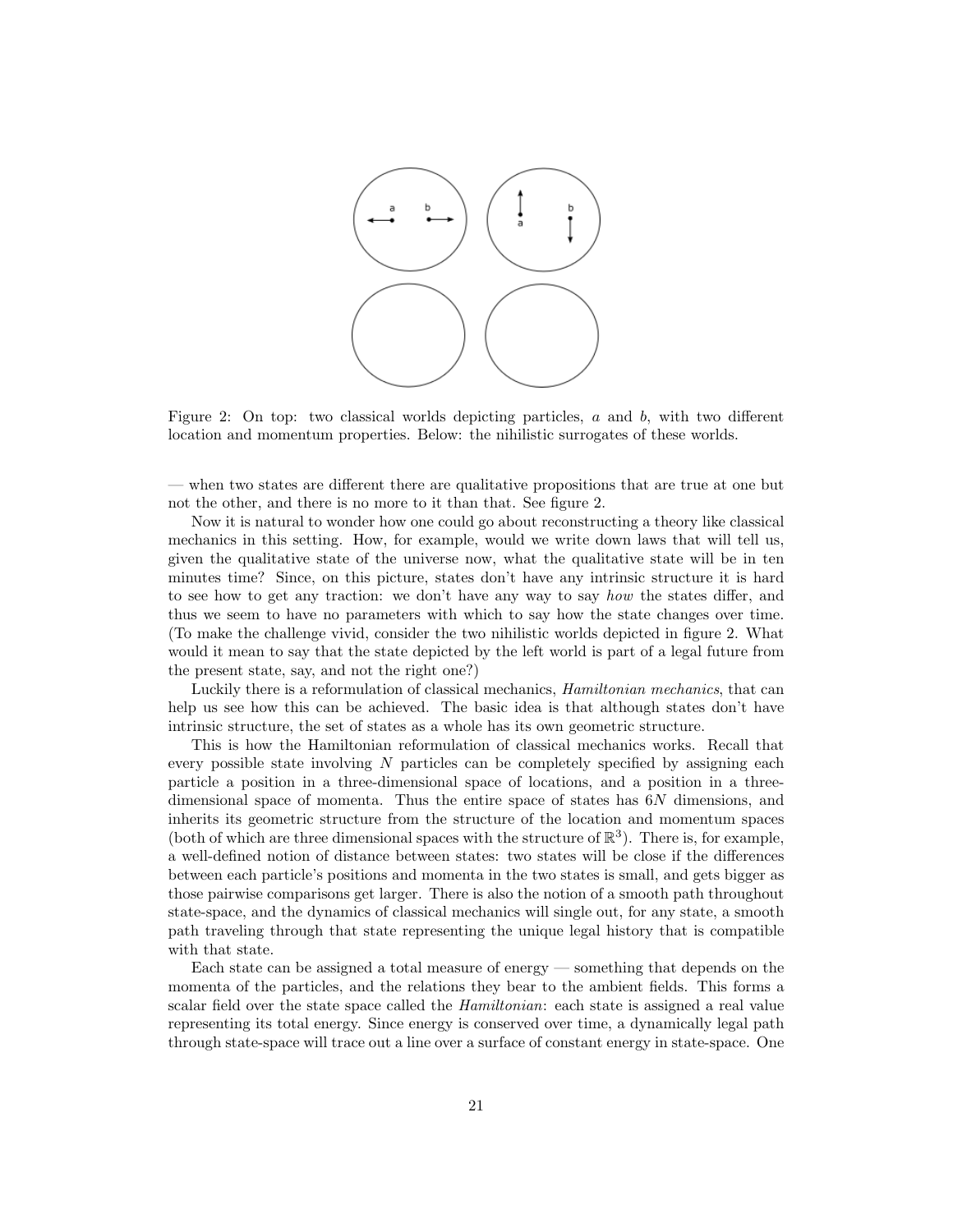of the primary innovations of the Hamiltonian formulation of mechanics, is that the direction and speed of these legal paths throughout state-space can be completely determined by the total energy at neighboring states. Roughly if the total energy of states in a neighborhood of a given state is decreasing in some direction at some rate, then the path the system traces out through that state will evolve in a direction perpendicular to that direction, at the same rate.

Ultimately the mathematical details of this formulation do not matter. What matters is that we have a formulation of classical mechanics that is stated entirely in terms of a geometric structure defined over the possible states of the system, and not in terms of the intrinsic structure of the states. Moreover, since states can be thought of as maximally strong consistent propositions, relations between and properties of states can be understood in terms of connectives — things which, incidentally, all have hereditarily propositional types. Universal propositional quantification and universal quantification over operators and connectives, all have hereditarily propositional types as well, thus all of this structure can be fixed by a set of primitives that belong only to hereditarily propositional types. For example, the metric structure of state-space can be recovered with the following connectives, called betweenness and congruence (given also the truth functional connectives and quantifiers into sentence position):

- A ternary connective  $Bet: t \to t \to t \to t$ , that maps  $p, q, r$  to the set of all states if p, q and r are all world propositions, and q lies on a straight line in phase space between  $p$  and  $r$ , and to the empty set of states otherwise.
- A quaternary connective  $Conq: t \to t \to t \to t \to t$ , that maps p, q, r, s to the set of all states if they are all world propositions, and the distance between  $p$  and  $q$  is the same as the distance between  $r$  and  $s$ , and to the emptyset of states otherwise.

A similar pair of connectives can be employed to determine the structure of the Hamiltonian. The analogue of Bet tells us that the value of the Hamiltonian at world  $q$  is between the values at  $p$  and  $r$ , and the analogue of  $Cong$  tells us that the gap between the values at  $p$ and  $q$  is the same as the gap between the values at  $r$  and  $s$ . Facts about congruence and betweenness are not only sufficient to pin down the structure of the metric and Hamiltonian, but they also provide us with a rich enough language to formulate differential equations and state laws in a relatively simple fashion.<sup>43</sup>

Let us now briefly look at how this machinery could be leveraged to provide a version of classical mechanics suitable for the Fundamental Nihilist. This time we produce, for each world the classical theory posits, a proposition giving a complete description of the world in all fundamental, qualitative matters (see the 'cells' of figure 1). We want each of these cells to be qualitative: if they contain an (im)possible world, they contain every (im)possible world qualitatively indistinguishable from it, so the cells will have the sort of structure depicted in figure 3. The theory is then formulated with  $\text{Set}$  and  $\text{Cong}$  interpreted as expressing relations between cells.

Two things should be noted about this picture. Firstly, note that in this setting there will in general be many qualitatively indiscernable (im)possible worlds (see the left pair and the right pair of worlds in figure 3). This is an inevitable feature of Fundamental Qualitativism, for given our definition of a qualitative proposition, each cell must be closed under qualitative

<sup>43</sup>See Field [10]. Field shows how to state derivatives using congruence and betweenness relations, which suffice for us to be able to state the two differential equations of the Hamiltonian formulation of classical mechanics.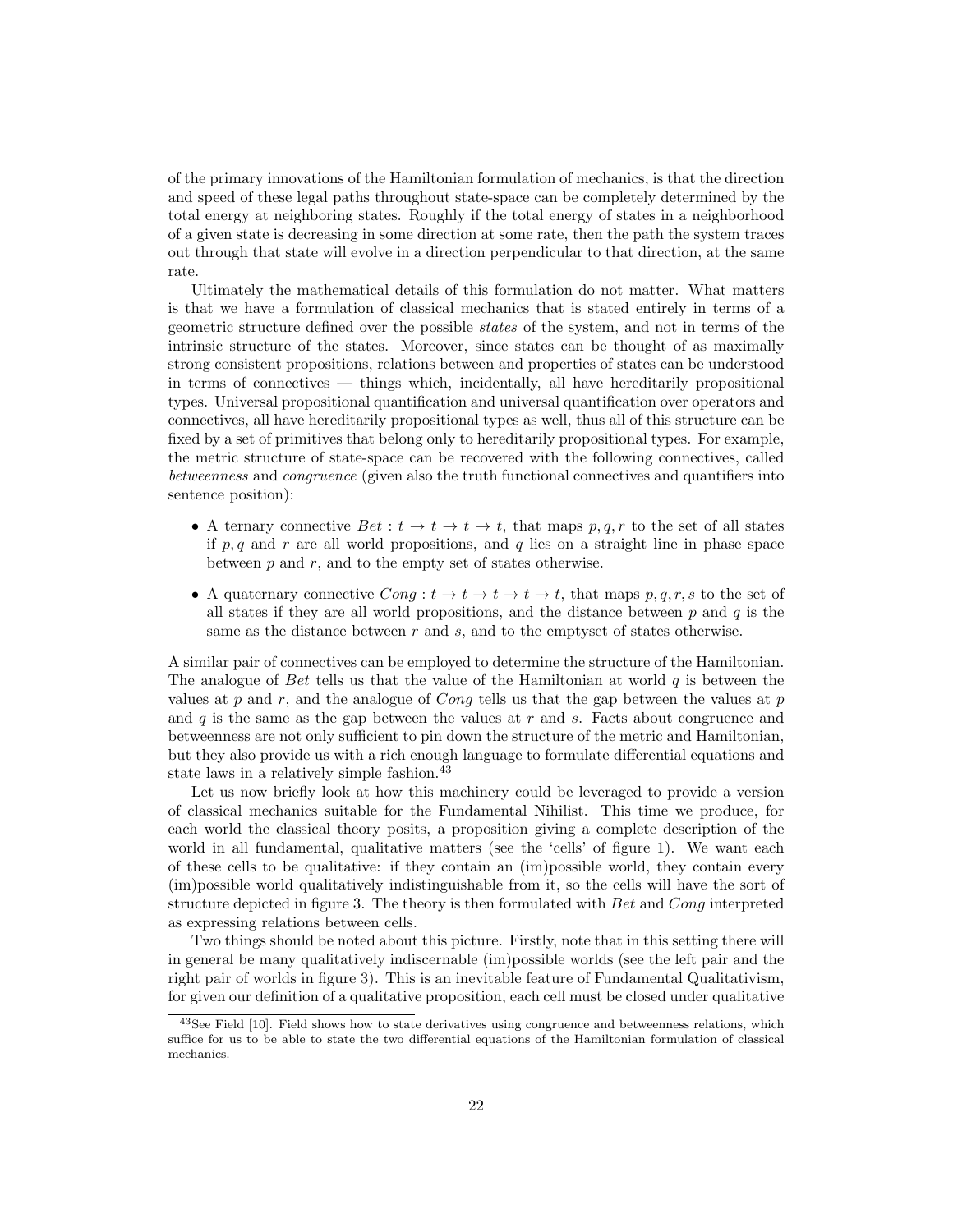

Figure 3: The qualitative surrogates of the two classical worlds depicted in 2. Two 'cells' (i.e. maximally strong consistent qualitative propositions) closed under qualitative isomorphisms.

isomorphisms. But if cells are not singletons, then the members of each cell consists of multiple qualitatively indiscernable (im)possible worlds. (If the cells are singletons, we are in the degenerate case where every proposition is fundamental, since every proposition will be a disjunction of cells.) But two things are worth emphasizing about this fact. Firstly, while the proposition that corresponds to the singleton of the top left world in figure 3 (say) draws a distinction that isn't qualitative, this proposition isn't the sort of thing we can define from fundamental qualitative entities since it cuts across a cell. This is thus consonant with the general concession that there are many *non*-fundamental propositions about particular particles. Secondly, at most one of the top left and bottom left worlds is metaphysically possible, since (as in diagram 1) no more than one metaphysically possible world can exist in any cell. Thus even though there are qualitatively indistinguishable worlds, the picture is consistent with the supervenience of everything on the qualitative and on the fundamental.

Finally, note that for every world the classical theory posits, our theory reconstructs a qualitative surrogate. In particular, this means that, since the classical theory we started out with posits qualitatively duplicate worlds, our theory will produce surrogates of those possibilities. See figure 4. Note that the worlds in the first cell of figure 4 are not qualitative duplicates of the worlds in the second cell. There will be a primitive qualitative proposition true at the two worlds in the left cell which is not true in the right: in this respect, the diagram is misleading since it only depicts differences in momentum and location. The reader may well be thinking (justifiably) that this is a cheat. But let me emphasize this is just the name of the game here. Note, by analogy, that if the Nihilistic version of the theory is to even get off the ground we have to postulate primitive qualitative differences between worlds, because according to that theory all differences are qualitative: no proposition is about any individual, since there are no individuals (compare the two empty worlds in diagram 2: if they're different they're qualitatively different). If one is happy to contemplate views that imply the existence of two or more empty worlds — views such as Nihilism then one must make ones peace with these sorts of primitive qualitative propositions that can differentiate these worlds.

However, it would also be somewhat unsatisfactory if we couldn't analyse these qualitative propositions further, much as the individualistic metaphysician can decompose a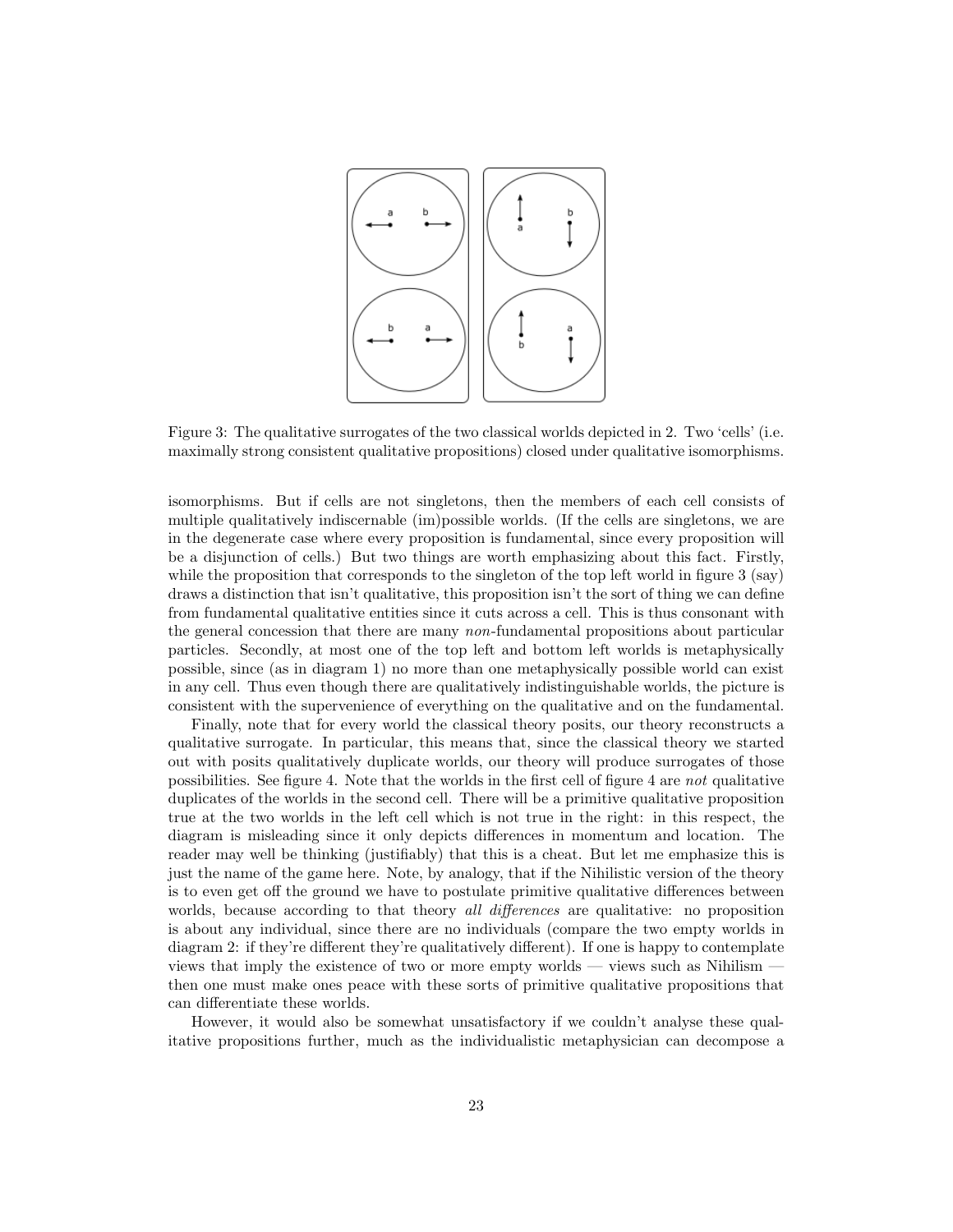

Figure 4: Two qualitatively identical classical worlds and the two cells corresponding to them.

fundamental haecceitistic proposition such as the proposition that Sparky has momentum  $m$ , into a fundamental individual, Sparky, and a fundamental momentum property. We turn to this issue in the next section.

# 11 Particles as degrees of freedom

The primitives discussed in the last section are sufficient for stating the laws of classical mechanics. With these concepts we can say which sets of states are legal paths in statespace, and work out what state a given state will evolve into and so forth. However, the sorts of propositions we can state in terms of these primitives are the sorts of propositions that are true at all states, if true at all. This can be seen from the observation that our primitive congruence and betweenness relations only ever output the set of all states or the empty set.

But the challenge we outlined for the Fundamental Nihilist was to identify a set of fundamental primitives from which each metaphysical possibility can be specified: a set of fundamental entities from which every cell of logical space could be defined. In the individualistic theory they can be generated by primitive individuals (the particles) and properties (momenta and locations): it would be nice to have something analogous for the Fundamental Nihilist. Similarly, we suggested that the Nihilist needs a paraphrase for a false individualistic theory, which also suggests a need to find surrogates for particles and for momentum and location properties.

In what follows we appeal to the fact that in classical mechanics momenta and locations are properties of individuals that can be varied independently. This is born out in the fact that the set of all states can be represented by a  $6N$  dimensional space, where each dimension represents an independently varying parameter. The first coordinate represents the value of the first particle's x coordinate in space, the second two its y and z coordinates, the next three its momentum coordinates, and then the next set of six coordinates represent the same for the second particle, and so on. In terms of state-space, a particle can be thought of as an equivalence relation, each of whose equivalence classes represents a 6-dimensional subspace. If  $a$  is a particle, the equivalence relation on state-space  $a$  generates is the following: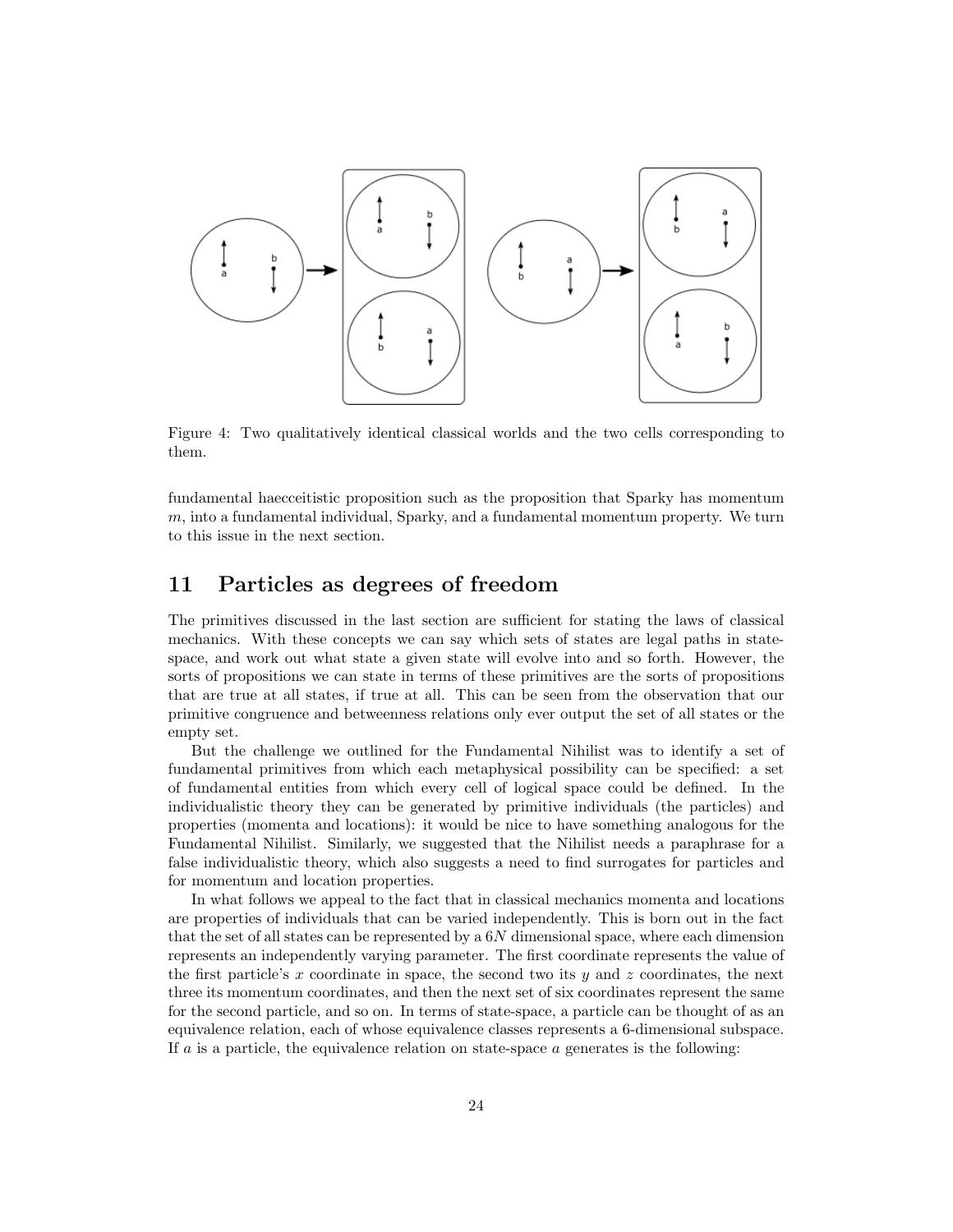a-Equivalence  $s \sim_a s'$  if and only if s and s' agree about the positions and momenta of all particles except, possibly, for a

As is well known, an equivalence relation on a set of worlds corresponds to a modal operator with a logic of **S5**. If a is a particle, we write this operator  $[a]P$ , and its truth conditions are as follows:

 $[a]P$  is true at state s if and only if P is true at every state that agrees with s concerning the positions and momenta of all particles apart from a.

In more intuitive terms,  $[a]P$  says that Ps truth value does not depend on a. You can vary  $a$ 's location and momenta however you like,  $P$  will remain true so long as the other particles are held fixed.

Above I have described the relation  $\sim_a$  and the corresponding operator [a] by assuming a metaphysics involving states containing individuals with momenta and location properties. However, even though this is the most natural order of explanation for someone already familiar with the individualistic version of classical mechanics, it does not necessarily reflect the order of metaphysical explanation. For all we've said, it could be that the operator  $[a]$ , or the relation on states,  $\sim_a$ , is metaphysically prior to the individual a. Or, indeed, it could be that there are no individuals at all, but there are nonetheless fundamental relations and operators on states behaving structurally just like  $\sim_a$  and [a] would if there had been an individual a.

To make that idea plausible it would be nice to have an intrinsic characterization of the operators of the form  $[a]$  that does not require us to explicitly refer to an individual. For example, if  $a$  and  $b$  are two distinct particles, then it is easily verified that the following principles concerning  $[a]$  and  $[b]$  hold:

Commutativity  $[a][b]P \leftrightarrow [b][a]P$ 

Church-Rosser  $\langle a \rangle[b]P \rightarrow [b]\langle a \rangle P$ 

Here  $\langle a \rangle$  is short for the dual of  $[a]$ ,  $\neg [a]$ , and in the Church-Rosser principle a must be distinct from b. These principles are characteristic of the *product logic*. In addition to the principles of S5 these form a natural starting point for characterising particle operators without reference to particles.

For each particle operator [a] it will often be useful to introduce what we'll call the *obverse* operator  $[a]^*$ : the operator that sees whether its argument remains true if we vary the properties of every particle except for a:

 $[a]^*P$  is true at s if and only if P is true at every state that agrees with s about the momentum and location of a.

Following this rule,  $([a][b])^*$  stands for the operator that quantifies over states that agree about the momentum and location of both  $a$  and  $b$ .<sup>44</sup>

Let us now consider the fundamental properties in the individualistic version of classical mechanics. For the time being we shall forget that locations and momentum can be thought of as relations to space or to numbers; we shall instead think of each position and location property as a primitive monadic fundamental property. For the sake of concreteness, focus

<sup>&</sup>lt;sup>44</sup>Note, crucially, that this is not the same as the composite operator  $[a]^*|b]^*$  — this is one reason why it's preferable to take the particle operators and the obverse relation as primitive, rather than the obverses of particle operators as primitive.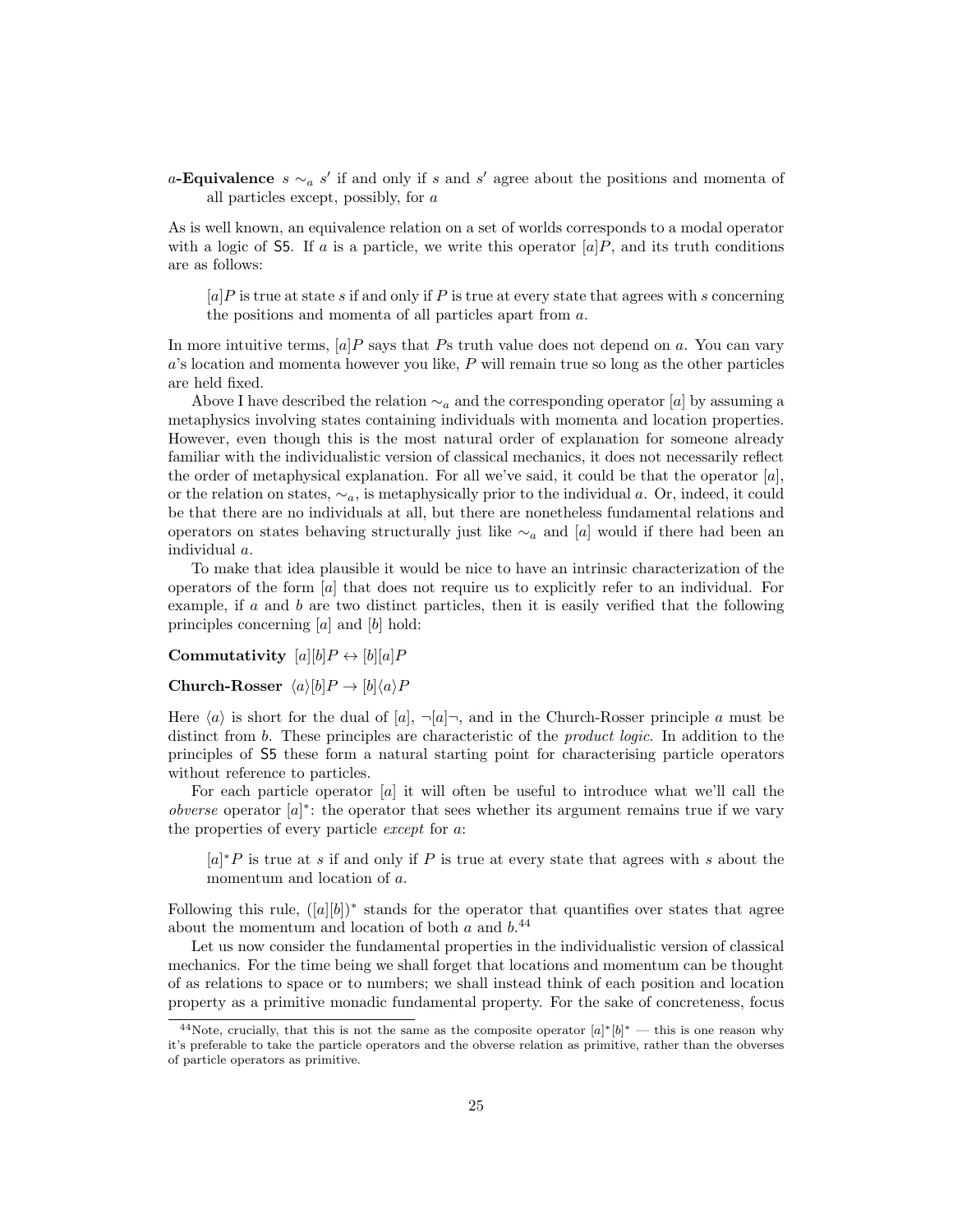on the property of having momentum  $p$ . Even though this is a property of particles, there is a natural property of states that corresponds to having that momentum: the property a state has if some particle has that momentum. For each momentum p let  $A^p$  be the proposition that is true at a state iff some particle has momentum  $p$ , and similarly for each location x let  $A^x$  be the proposition that is true at a state iff some particle has location x:

 $A<sup>p</sup>$  is true at s iff some particle in s has momentum p.

 $A<sup>x</sup>$  is true at s iff some particle in s has location x.

These propositions 'correspond' to the properties of having momentum  $p$  and location  $x$ . The proposition that particle a has momentum  $p$ , for instance, is just the result of applying the obverse particle operator  $[a]^*$  to the momentum proposition  $A^p$ :

FACT:  $[a]^*A^p$  is true at a state s if and only if the particle a has momentum p in state s.

The reason this is true is because momentum and location are properties that particles can have or lack independently of whether other particles have or lack them. Thus, if all the states that agree with s about the momentum and location of  $a$  are states where something has momentum  $p$ , then in particular the state  $s'$  that agrees with s about the momentum and location of  $a$ , and is such that every particle apart from  $a$  has momentum distinct from  $p$ , is a state where something has momentum  $p$ . So it follows that a must have momentum  $p$  in  $s'$ , and thus in  $s$  as well. This sort of reasoning extends to ranges of momenta and to the property of belonging to an extended region: all one needs is a state where every particle apart from a is in the range or region.<sup>45</sup> Indeed it's straightforward to show that any unary relation definable from particular momentum and location properties using (possibly infinitary) Boolean operations can be captured in the above way via a proposition. Note, however, that not every definable binary (or higher arity) relation is capturable by a proposition using the tools we have so far: for example, the relation  $Rxy$  that holds when x has momentum p and y location l is not obviously capturable by a proposition, even though for any pair of individuals  $a$  and  $b$ , we state the proposition that  $a$  has momentum p and b has location l (namely  $[a]^*A^p \wedge [b]^*A^l$ ). (The obvious candidate proposition the proposition that something has momentum  $p$  and something has location  $l$  — would correspond to a symmetric relation if it corresponded to a relation at all.<sup>46</sup>) We will return to this in section 12.

It's tempting to think of particle operators (or, perhaps, their obverses) as the analogue of particles, and the position and momentum propositions described above as the analogue of position and momentum properties.

Indeed, since we know that each metaphysical possibility can be completely described once we have specified the momentum and location of every particle, the above makes salient an extremely natural fundamental basis for our collection of primitives for classical mechanics: the particle operators and location and momentum propositions, along with the (finitary and infinitary) truth functional connectives. Three features of these primitives are noteworthy. (i) These primitives have hereditarily propositional types, (ii) from these primitives one can define every simple proposition stating the momentum or location of each

<sup>&</sup>lt;sup>45</sup>This argument doesn't hold when the range is empty or encompasses every possible value. In these two special cases our Fact holds vacuously.

<sup>&</sup>lt;sup>46</sup>If we wrote  $A^{p,l}$  for this proposition, then  $([a][b])^*A^{p,l}$  would correspond to the proposition that *either* a has momentum  $p$  and  $b$  location  $l$  or  $b$  has momentum  $p$  and  $a$  location  $l$ .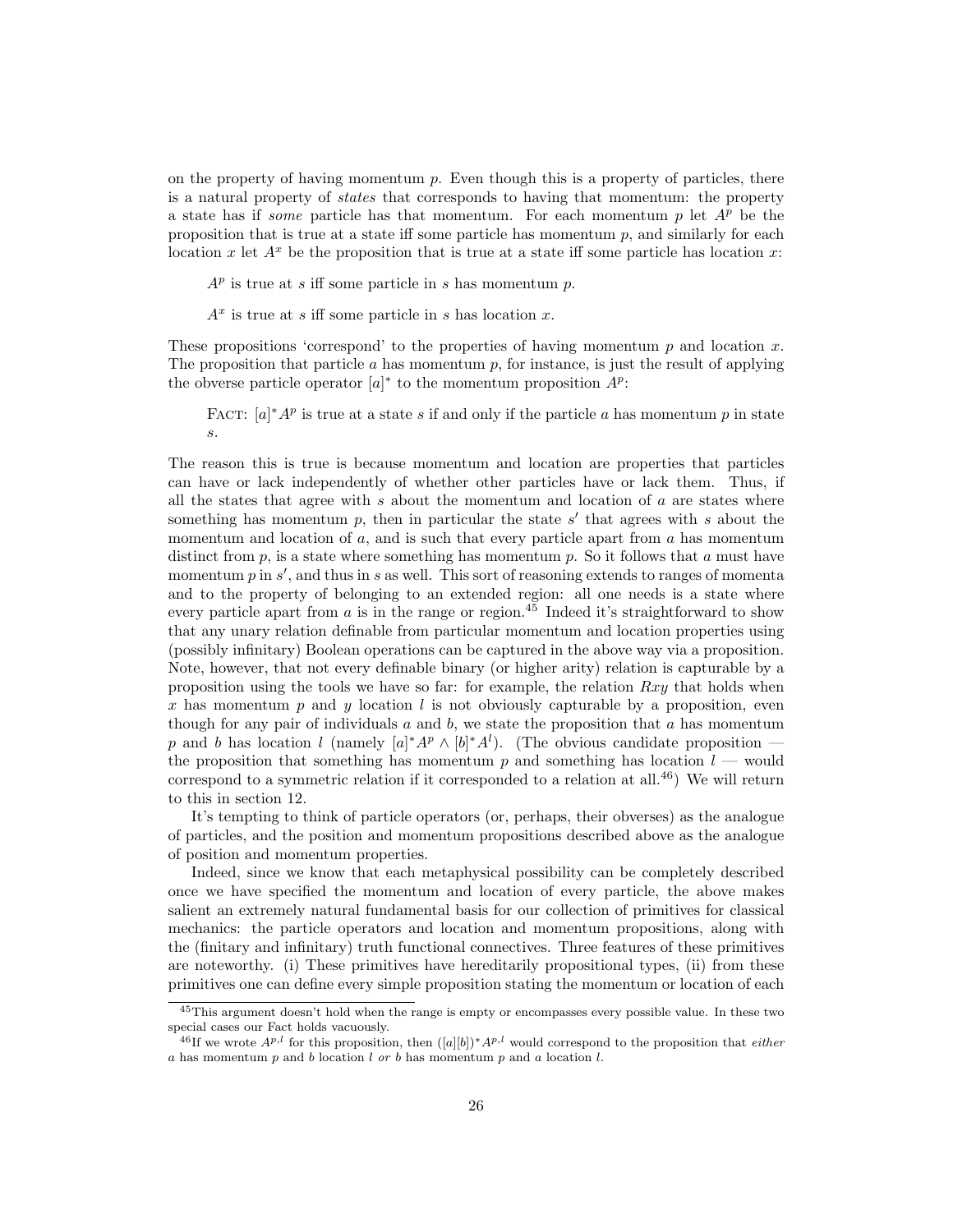particle (by Fact, above) (iii) since every state is a conjunction of such propositions, every state is definable from these primitives and (infinitary) conjunction.

This means that we have answered one of the demands we made of the Fundamental Nihilist: to find some basis of fundamental entities sufficient to define every metaphysical possibility. For every state the individualistic theory postulates, we ought to be able to provide a qualitative surrogate of it stated in fundamental terms (ensuring supervenience on the fundamental). And we have seen above that every such state can be picked out by our choice of fundamental primitives: the maximally strong consistent conjunctions of these propositions are in one-one correspondence with the possible states.

Note moreover that the above observations give us the resources to meet one of the demands we made against the Nihilist: to find true paraphrases of the false sentences involving individuals. Suppose we also had as a primitive a property of operators,  $P$ , of type  $(t \to t) \to t$ , expressing the property of being the obverse of a particle operator. Then we can design a paraphrase  $(\phi)^+$  for each individualistic sentence  $\phi$  by replacing simple predications of relations and properties in the way described above, and treating existential quantification via restricted quantification over obverse particle operators.<sup>47</sup>

### 12 Generalizing

Let us now attempt to generalize the foregoing to an arbitrary individualistic theory. In doing this we shall get clearer on what aspects of classical mechanics make this work.

Our goal is as follows. Given a model of type theory  $D$ , we will understand an individualistic metaphysics to be a choice of fundamental entities  $Fun$  that is generated by a basis of fundamental individuals  $Fun_{e} \subseteq D_{e}$  and fundamental properties  $Fun_{e\to t} \subseteq D_{e\to t}$ (we consider monadic properties first and generalize later), along with perhaps some logical primitives like the existential quantifier and the Boolean connectives. If the theory meets certain conditions we will then provide a procedure for generating an alternative set of primitives, over a model type theory D' such that  $D'_t = D_t$  and  $D'_e = \emptyset$ , whose types are hereditarily propositional, and which suffice to generate the same propositions as the initial individualistic metaphysics from the Boolean operations. The resulting theory will thus satisfy of everything on the fundamental (and thus supervenience of everything on the qualitative) if the original individualistic metaphysics does.

The feature of classical mechanics that allowed us to do this seemed to be the fact that each state was generated by ascribing to each particle one of a set of mutually exclusive, exhaustive and independent particle states: the momentum and location of each particle. To generalize, then, we consider individualistic metaphysics that posit a set  $S$  of mutually

 $(a)^+ := [a]^*$  $(x_i)^+ := X_i$  $(Pt)^+ := (t)^+ A_F$  $(\neg \phi)^+ := \neg (\phi)^+$  $(\phi \land \psi)^+ := (\phi)^+ \land (\psi)^+$  $(\exists x_i \phi)^+ = \exists X_i (\mathcal{P} X_i \wedge \phi)$ 

. To illustrate the translation informally, the sentence 'some particle is located in region  $r$ ', gets paraphrased as 'for some particle operator  $X: X$ (some particle is located in region r)'.

<sup>&</sup>lt;sup>47</sup>For each variable  $x_i$  of type e we choose an operator variable  $X_i$  of type  $t \to t$ , and for each atomic unary relation P we have a propositional letter  $A_P$  expressing the proposition corresponding to P: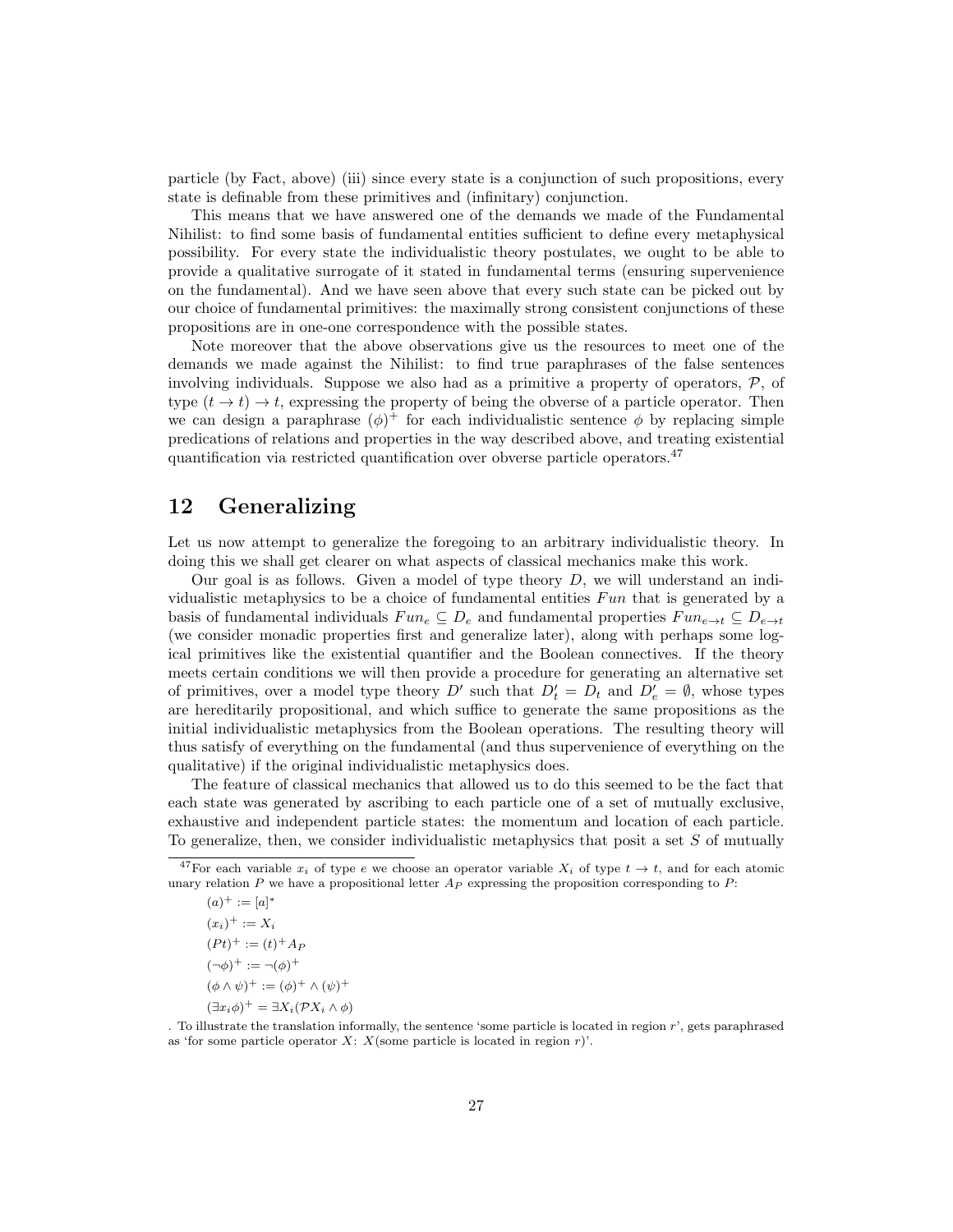exclusive, exhaustive and independent *object states*. That is, a set of monadic properties with the following two features. The first is:  $48$ 

Statehood Nothing can possibly be in more than one state, and necessarily, everything is in at least one state.

In a possible worlds framework, a property can be thought of as a set of world-individual pairs, were a pair  $(w, a)$  is in the property if a has that property at w. In this formalism Statehood becomes:

S is a partition of the set  $W \times D$  of all world-individuals pairs.

That is, no two sets in S overlap, and  $W \times D$  is the union of S.

The second constraint corresponds to the idea that every possible world is determined by the ascription of object states to individuals, and that the object states are independent.

**Combinatorialism** For every assignment of states to objects,  $f: D \to S$ , the set  $\bigcap_{a \in D} \{w \mid$  $(w, a) \in f(a)$  is a singleton.

If f assigns the object  $a_1$  the state  $s_1$ ,  $a_2$  the state  $s_2$  and so on, then the set described above just represents the conjunction: ' $a_1$  has  $s_1$  and  $a_2$  has  $s_2$  and ...'. Combinatorialism encodes two ideas. First, the fact that this intersection is consistent (non-empty) for each assignment of states to objects captures the idea that the states are *independent*: every assignment of states to different objects is possible. Second, the fact that the intersection contains at most one world shows that every world can be uniquely determined by specifying which states each object is in.

We can now introduce object operators and their obverses as we did in the previous section. By Statehood, there is a unique object state that a possesses at a world w. Thus we can say that  $[a]^*P$  is true at w iff P is true in every world in which a possesses that state. Similarly, for each object state  $s$  there is a proposition  $A<sup>s</sup>$  that corresponds to it: the set of worlds where some individual has that state. Using Combinatorialism we can show, in a completely analogous, way that  $[a]^*A^s$  is true at a world iff a has s at that world. As before, any relation definable from these monadic object state properties using Boolean connectives will also have a corresponding proposition.

It should be noted that the conditions under which there is some partition of the set of world-individual pairs into a collection of object states that satisfy Statehood and Combinatorialism is pretty weak. If there is a set  $S'$  such that the cardinality of  $D^{S'}$  is the same as the cardinality of the set of worlds  $W$  then it is possible.<sup>49</sup> The interesting case is presumably when the collection of object state properties are fundamental, or at least definable from the fundamental. For any individualistic theory that is given by a collection of fundamental<sup>∗</sup> object states of this form, there is a parallel non-individualistic theory that postulates fundamental object operators instead of individuals and propositions instead of object states.

<sup>48</sup>In the following we assume that there is no contingency concerning what exists. Without this assumption the following conditions would need a slightly more careful formulation — these complications are mostly orthogonal to our concerns here.

 $49$ The basic intuition is that given the cardinality constraint we can think of each world as a specification of the state of each object where the states are represented by S'. . Suppose that  $\rho: W \to D^S$  is a bijection. For each  $s' \in S'$  we define an object state as follows:  $s := \{(w, a) \mid \rho(w)(a) = s'\}.$  It is then routine to show that the set of object states generated this way is a partition of  $W \times D$  and satisfies Combinatorialism.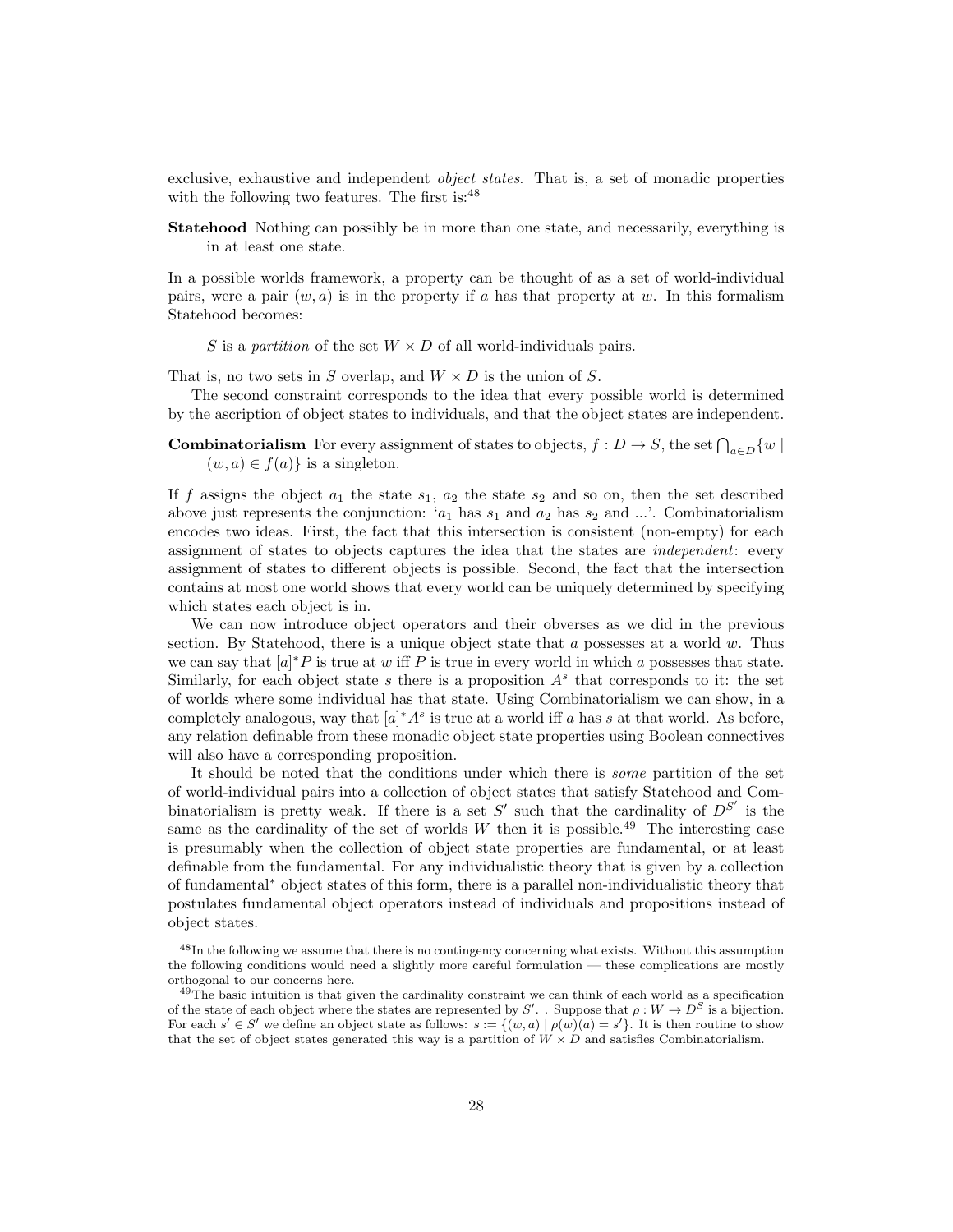As was noted earlier, the choice to formulate the individualistic version of classical mechanics in terms of monadic location and momentum properties was artificial. The restriction to theories generated by monadic properties excludes many individualistic theories, including a straightforward variant of the theory we considered in which you posit more individuals, *space-time points*, and a fundamental non-symmetric location relation between them.

It is possible to generalize along this dimension as well. Above we considered individualistic theories where each world could be completely described by the distribution of fundamental monadic properties of individuals. According to other individualistic theories, each world can be described by the distribution of monadic *and* dyadic relations between individuals. More generally there are individualistic theories where one needs a fundamental collection of relations of any arity to describe the world. (An example of a physical theory of this sort is quantum mechanics: every state of the system can be described by assigning a state to the tuple consisting of all N particles, but these states can't always be decomposed into a conjunction of monadic states assigned to each individual particle.)

Since the generalization to higher arities will be obvious, let's focus on the dyadic case for concreteness. We can translate between monadic properties and dyadic relations in which the second argument place is redundant,  $50$  so that when we talk about describing the world in terms of 'individuals, monadic properties and dyadic relations' we can omit the 'monadic properties' without loss of generality.

Instead of talking about object states we shall now talk about pair states: a set S of mutually exclusive and exhaustive dyadic relations an (ordered) pair of objects can be in. We spell this out as before:

Dyadic Statehood No pair can possibly stand in more than one of these relations to each other, and necessarily every pair of objects stands in one of these relations to each other.

Modeling relations as ordered triples of a world and two objects this amounts to:

S is a partition of  $W \times D \times D$ 

The assumption of Combinatorialism must also be generalized:

**Dyadic Combinatorialism** For every assignment of states to pairs,  $f: D \times D \rightarrow S$ , the set  $\bigcap_{(a,b)\in D\times D} \{w \mid (w,a,b)\in f(a,b)\}\$ is a singleton.

For each pair of individuals the individualistic theorist posits,  $(a, b)$ , we can introduce a *pair* operator [ab] similar to our object operators. [ab]P is true at a world w iff P holds at every world that agrees with w about the state of  $(a, b)$ .

Given Dyadic Combinatorialism we can now paraphrase talk of binary relations applying to pairs of individuals — something we couldn't do given Monadic Combinatorialism. For every pair state s, we can introduce a proposition  $A^s$  that corresponds to it — the proposition that some pair is in that state — and it follows by exactly the same reasoning as before that

<sup>50</sup>We could also identify a monadic property with a relation whose first argument is redundant (the converse of our choice). A monadic property and the two dyadic relations it generates are all metaphysically interdefinable (given, e.g., the Permutation Criterion), so it actually doesn't matter which we add to our basis.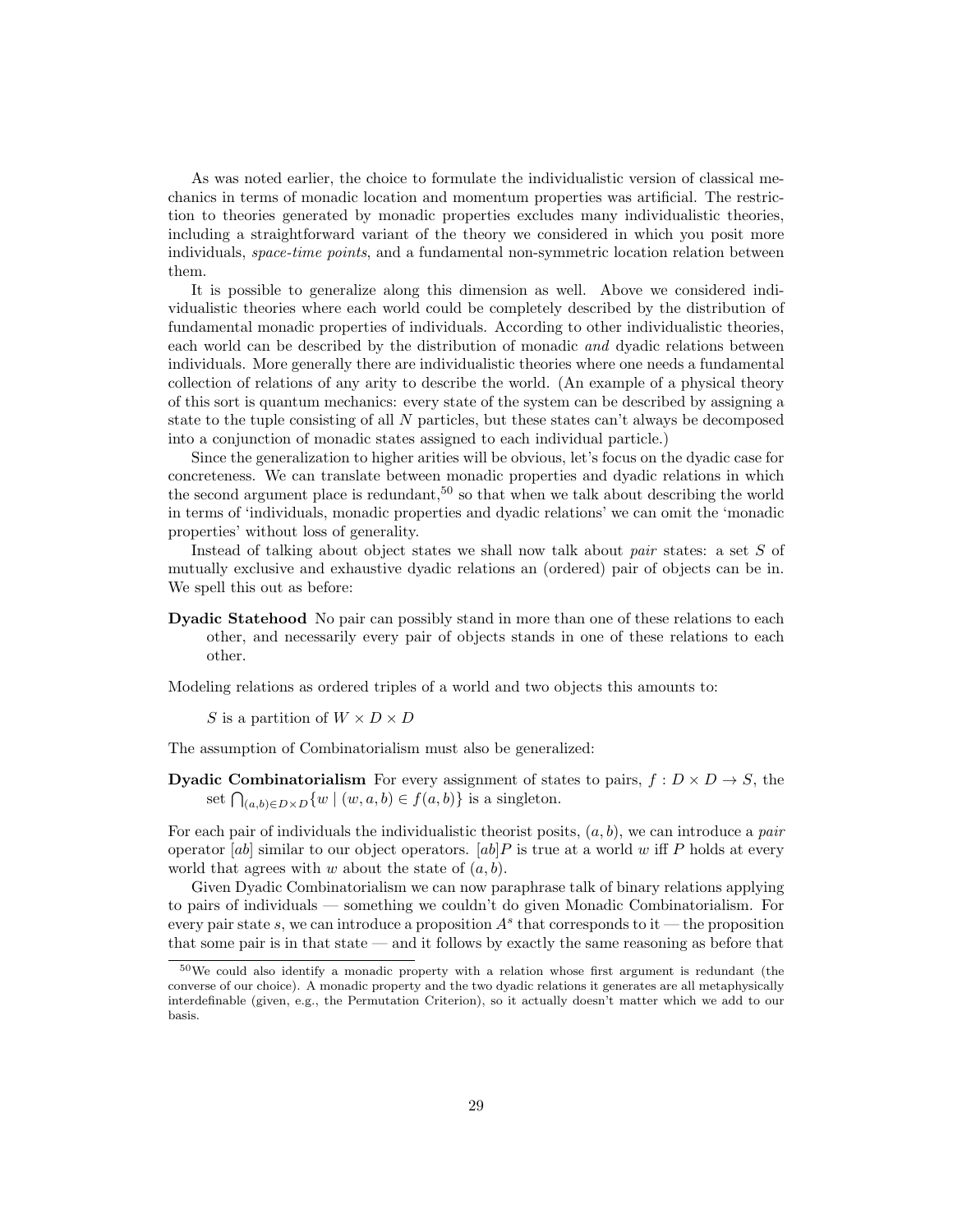$[ab]^*A^s$  is true at a world iff  $(a, b)$  has s at that world. The generalization of all the above to higher arities is straightforward.<sup>51</sup>

What if we want to talk about relations of arbitrary arity? If  $n$ -adic Combinatorialism is true then we can paraphrase relations of arity n or less using a proposition via the methods described above. It is very much an open question whether it's possible to devise counterparts of relations of arity  $m > n$ . Two positive things are worth mentioning here. Firstly, one can formulate an infinitary generalisation of Combinatorialism  $-\omega$ -adic Combinatorialism — in which the states are  $\omega$ -ary relations that partition the set  $W \times D^{\omega}$  and satisfy the obvious analogues of *n*-adic Combinatorialism. Given  $\omega$ -adic Combinatorialism it is possible to introduce *n*-tuple states, and *n*-tuple operators for *arbitrary n*. And *n*-ary relation R is equivalent to an  $\omega$ -ary relation  $R^*$  in which all but the first n arguments are redundant, and R has a counterpart proposition: that some  $\omega$ -tuple satisfies  $R^*$ .

Secondly, although I have no strategy for dealing with arbitrary relations given  $n$ -adic Combinatorialism, for finite n, there is a sense in which this doesn't matter: we have counterparts for every proposition definable out of them and individuals. Suppose, for example, that we are assuming Monadic Combinatorialism, and I have the metaphysically definable relation  $Rxy := (s_1(x) \wedge s_2(y)) \vee (s_3(x) \wedge s_4(y))$  and I want to apply it to a and b. Although I have not suggested a propositional surrogate for  $R$  and operator for the pair  $(a, b)$ , I can nontheless express the proposition  $Rab = (s_1(a) \wedge s_2(b)) \vee (s_3(a) \wedge s_4(b))$ , since I know how to express  $s_1(a)$ ,  $s_2(b)$ , and so on.

### 13 Conclusion

We have described a version of Fundamental Nihilism. It is worth asking how it holds up against the motivations for that view.

A nice feature of many physical theories is that they can often be given a Hamiltonian formulation, in which the laws are described in terms of the geometry of the space of possible states of the system rather than formulating them directly in terms the features of the individuals in these states. The sort of view I have described fits very well with physical theories of this sort.

However if one is attracted to an anti-individualistic metaphysics on the basis that it rejects invisible differences — observationally identical worlds that differ concerning which individuals occupy which qualitative roles — then it's not obvious that our suggestion has much to offer. In particular, our anti-individualistic metaphysics recreates every metaphysical possibility the individualistic metaphysics postulates. One immediate consequence of this is that, since the individualistic metaphysics of classical mechanics postulates qualitatively identical but distinct metaphysical possibilities — for example, pairs of states where two particles have switched their locations and momenta — our reconstruction recovers these possibilities.<sup>52</sup> Of course, in the reconstruction the states corresponding to these

<sup>51</sup>It should be noted that theories that involve particles, space-time points and an asymmetric location relation do not straightforwardly satisfy Dyadic Combinatorialism: that would imply that the pair  $(a, b)$  and  $(b, a)$  could be assigned to a pair state that's contained in the location relation, implying that a is located at b and b is located at a (thanks to Jeremy Goodman for spotting this fact). A space-time theory that does satisfy Dyadic Combinatorialism takes the symmetric relation  $Sxy := x$  is located at y or y is located at x as primitive, along with  $Lx := x$  is a location and  $Px := x$  is a particle. In this theory the ordinary asymmetric location relation is a defined relation:  $Px \wedge Ly \wedge Sxy$ .

<sup>&</sup>lt;sup>52</sup>This corresponds to a sort of reflection in state-space. If these states were removed there would be gaps in state-space and it's not obvious how to formulate the laws in this setting (but see the theory of symplectic reduction which provides one framework for thinking about this issue; Butterfield [5]).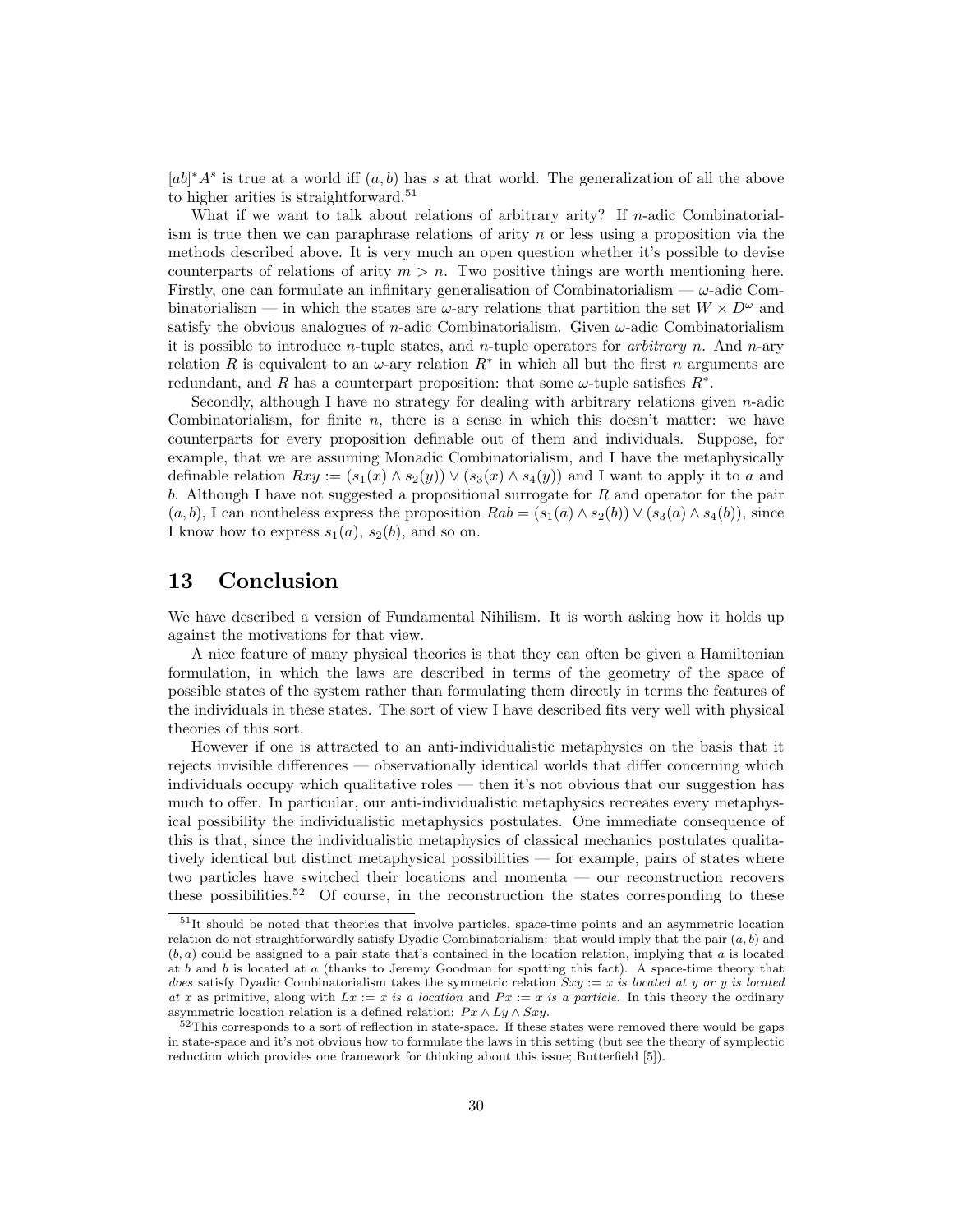qualitatively identical states are not qualitatively identical (since, given Qualitativism or Fundamental Qualitativism, qualitatively identical states are simply identical). But that does not mean they are any more respectable: they are surely also observationally equivalent and just as superfluous to science as the original pair of states the individualistic theory postulated.<sup>53</sup>

It is not at all obvious that individuals are responsible for invisible differences, if the invisible differences still arise in theories formulated without individuals. This raises an important moral: If we are worried about invisible differences we should be more concerned with the content (understood broadly) of the theories that generate them, such as classical mechanics, rather than the choice of whether to formulate those theories in terms of individuals or not.

### References

- [1] Andrew Bacon. The broadest necessity. The Journal of Philosophical Logic, Forthcoming.
- [2] Andrew Bacon. Vagueness and Thought. Forthcoming.
- [3] John Bacon. The completeness of a predicate-functor logic. Journal of Symbolic Logic, 50(4):903–926, 1985.
- [4] George Bealer. On the identification of properties and propositional functions. Linguistics and Philosophy, 12(1):1–14, 1989.
- [5] Jeremy Butterfield. On symplectic reduction in classical mechanics. 2005.
- [6] Bob Carpenter. Type-Logical Semantics. MIT Press, 1997.
- [7] Haskell B. Curry. Combinatory Logic. Amsterdam: North-Holland Pub. Co., 1958.
- [8] Shamik Dasgupta. Individuals: An essay in revisionary metaphysics. Philosophical Studies, 145(1):35–67, 2009.
- [9] Cian Dorr. To be f is to be g. In John Hawthorne and Jason Turner, editors, Philosophical Perspectives 30: Metaphysics. forthcoming.
- [10] Hartry Field. Science Without Numbers. Princeton University Press, 1980.
- [11] Kit Fine. Properties, propositions and sets. Journal of Philosophical Logic, 6(1):135– 191, 1977.
- [12] Jeremy Goodman. Theories of aboutness. Manuscript.
- [13] Pauline Jacobson. Towards a variable-free semantics. Linguistics and Philosophy, 22(2):117–185, 1999.
- [14] Steven T. Kuhn. An axiomatization of predicate functor logic. Notre Dame Journal of Formal Logic, 24(2):233–241, 1983.
- [15] Vann McGee. Logical operations. Journal of Philosophical Logic, 25(6):567–580, 1996.

<sup>53</sup>If they are indeed superfluous to science; see footnote 52.